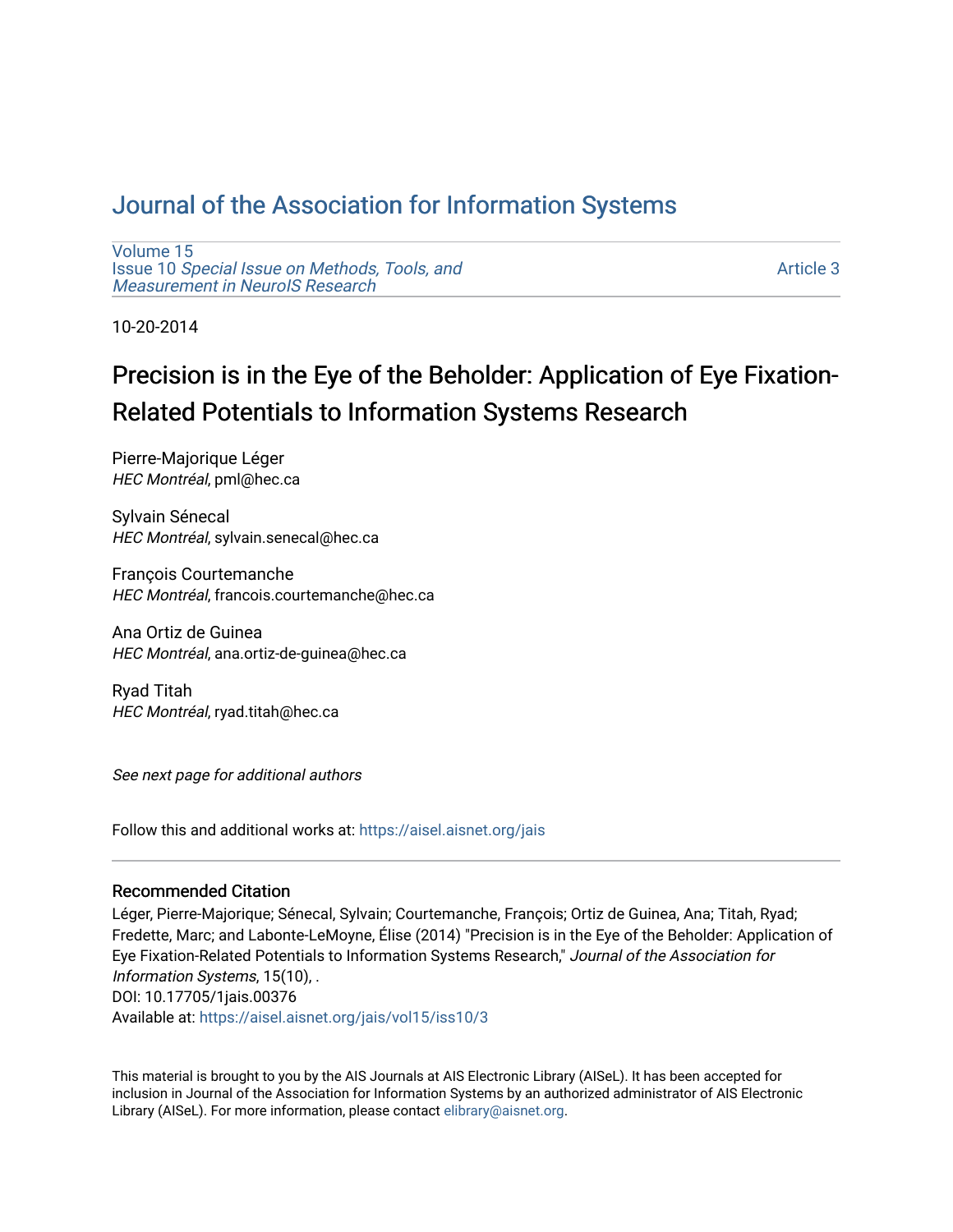## Precision is in the Eye of the Beholder: Application of Eye Fixation-Related Potentials to Information Systems Research

#### Authors

Pierre-Majorique Léger, Sylvain Sénecal, François Courtemanche, Ana Ortiz de Guinea, Ryad Titah, Marc Fredette, and Élise Labonte-LeMoyne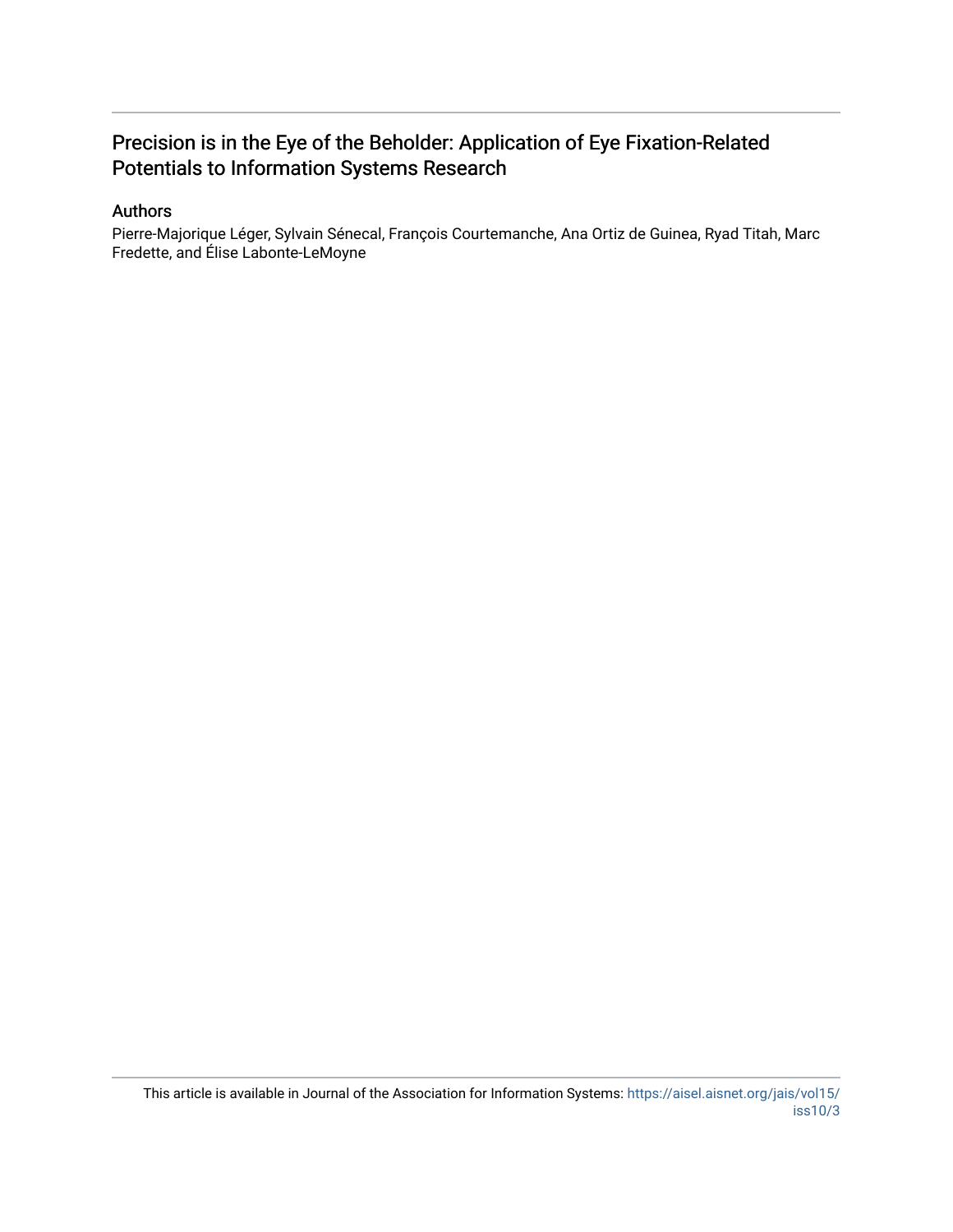# Journal of the Association<br>for Information Systems

**Special Issue**

**Precision is in the Eye of the Beholder: Application of Eye Fixation-Related Potentials to Information Systems Research**

**Pierre-Majorique Léger** HEC Montréal pml@hec.ca

**Sylvain Sénecal**  HEC Montréal sylvain.senecal@hec.ca

**François Courtemanche** HEC Montréal francois.courtemanche@hec.ca

**Ana Ortiz de Guinea** HEC Montréal ana.ortiz-de-guinea@hec.ca **Ryad Titah** HEC Montréal ryad.titah@hec.ca

**Marc Fredette** HEC Montréal marc.fredette@hec.ca

**Élise Labonte-LeMoyne** HEC Montréal elise.labonte-lemoyne@umontreal.ca

#### **Abstract**

*This paper introduces the eye-fixation related potential (EFRP) method to IS research. The EFRP method allows one to synchronize eye tracking with electroencephalographic (EEG) recording to precisely capture users' neural activity at the exact time at which they start to cognitively process a stimulus (e.g., event on the screen). This complements and overcomes some of the shortcomings of the traditional event related potential (ERP) method, which can only stamp the time at which a stimulus is presented to a user. Thus, we propose a method conjecture of the superiority of EFRP over ERP for capturing the cognitive processing of a stimulus when such cognitive processing is not necessarily synchronized with the time at which the stimulus appears. We illustrate the EFRP method with an experiment in a natural IS use context in which we asked users to read an industry report while email pop-up notifications arrived on their screen. The results support our proposed hypotheses and show three distinct neural processes associated with 1) the attentional reaction to email pop-up notification, 2) the cognitive processing of the email pop-up notification, and 3) the motor planning activity involved in opening or not the email. Furthermore, further analyses of the data gathered in the experiment serve to validate our method conjecture about the superiority of the EFRP method over the ERP in natural IS use contexts. In addition to the experiment, our study discusses important IS research questions that could be pursued with the aid of EFRP, and describes a set of guidelines to help IS researchers use this method.*

*Keywords: Eye Fixation-Related Potential, EFRP, Event Related Potential, ERP, Electroencephalography, Eyetracking, NeuroIS, IT Use, IT impact, IS Methods.*

Alan Hevner was the accepting senior editor. This article was submitted on 30<sup>th</sup> April 2013 and went through two revisions.

\*\* All authors equally contributed to the paper.

Volume 15, Special Issue, pp. 651-678, October 2014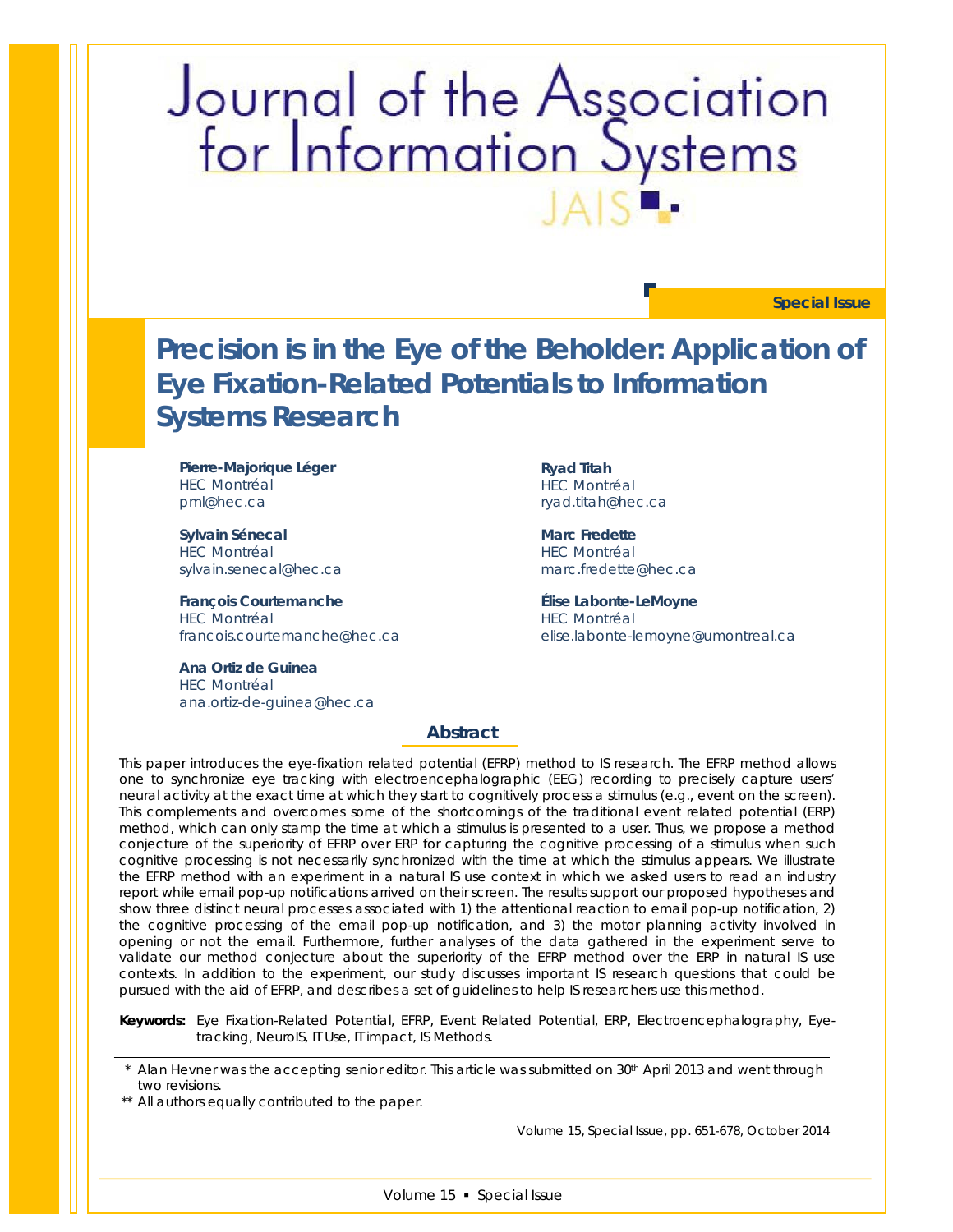# **Precision is in the Eye of the Beholder: Application of Eye Fixation-Related Potentials to Information Systems Research**

## **1. Introduction**

The recent introduction of Neuroscience methods to Information Systems (IS) research holds the promise of allowing a more complete view of IS by fostering novel insights and ways of investigating IS phenomena (Dimoka, Pavlou, & Davis, 2011; Loos et al., 2010; Riedl et al., 2010). With the introduction of these methods to IS research, guidelines on how to use these tools to answer important research questions have started to emerge (e.g., fMRI use guidelines by Dimoka (2012)).

With this paper, we contribute to the development of the NeuroIS field by providing guidelines on how to use eye fixation-related potential (EFRP) with an example illustrating its relevance for investigating IS use during natural interactions with technology. Thus, this paper introduces a technique called EFRP, which allows, in single trial electroencephalographic (EEG) recordings, the use of eye fixations as natural stamps to time lock the evoked potential of recurring information technology (IT) events (Hutzler et al., 2007).

EEG records, with high temporal precision, the electrical activity of neurons in the brain's cortex (Pizzagalli, Oakes, Davidson, 2003). However, because EEG represents a conglomeration of a large number of neural sources of activity, the action of isolating and identifying specific neuro-cognitive processes during a continuous EEG recording is difficult (Luck, 2005). Thus, in order to analyze the specific neural responses to events (e.g., the display of a picture), a technique called event-related potential (ERP) is often employed (Luck, 2005). ERP relies on presenting a stimulus to participants multiple times (up to several hundred times in order to obtain an appropriate signal to noise ratio). With high temporal precision (in milliseconds), the neural responses to "noticing" the stimulus (using EEG) are then averaged and contrasted (Luck, 2005).

The ERP method has been widely used in the fields of psychology and neuropsychology (Luck, 2005). However, although useful in those fields, this technique has two major shortcomings for its application in IS research. First, the ERP technique stamps the time at which the stimulus is "presented" to the participant (e.g., when the participant "notices" the stimulus), not the time at which the participant "processes" or "attends" to the stimulus. Second, the ERP technique cannot stamp or mark the time at which the participant no longer attends to (or discards) the stimulus. For example, in the context of IT use, users usually juggle between multiple applications at the same time (e.g., Microsoft Word, SAP, Lotus Notes, and Microsoft Outlook): one may be writing a report as pop-up windows appear notifying that emails are being received. Therefore, the traditional ERP approach does not allow studying the evoked potential of attending to (e.g., reading an email notification) and discarding natural occurring events while performing tasks with the aid of a computer.

In order to overcome this problem, we propose an eye fixation-related potential (EFRP) method to study IS use (Hutzler et al., 2007). This method can overcome the shortcomings presented above. First, this technique allows stamping the time at which the stimulus is cognitively processed by the participant, rather than the time at which the stimulus is presented to the participant, by using eye tracking (Nikolaev, Nakatani, Plomp, Jurica, & van Leeuwen, 2011). For example, researchers have used EFRP to investigate natural reading by time-locking the analysis on word fixation rather than the time at which words appear (Dimigen, Sommer, Hohlfeld, Jacobs, & Kliegl, 2011). Because the eyetracking device is synchronized with the EEG recording, it automatically stamps the time at which the participant starts to visually attend to a stimulus, hence providing a greater temporal precision to the measurement of neural activity associated with stimulus processing (Kamienkowski, Ison, Quiroga, & Sigman, 2012). Second, this method allows to timestamp the transitions between presenting an event (e.g., an email notification), attending to the event (e.g., reading the email notification), and returning to the previous computer task.

Our paper demonstrates the EFRP method in an IS use context. More specifically, after a succinct literature review, we posit a method conjecture arguing for the superiority of the EFRP method over ERP in capturing the users' neural activity that follows from attending to a given stimulus during IS use. We illustrate this with an experiment investigating the neural reactions to the arrival and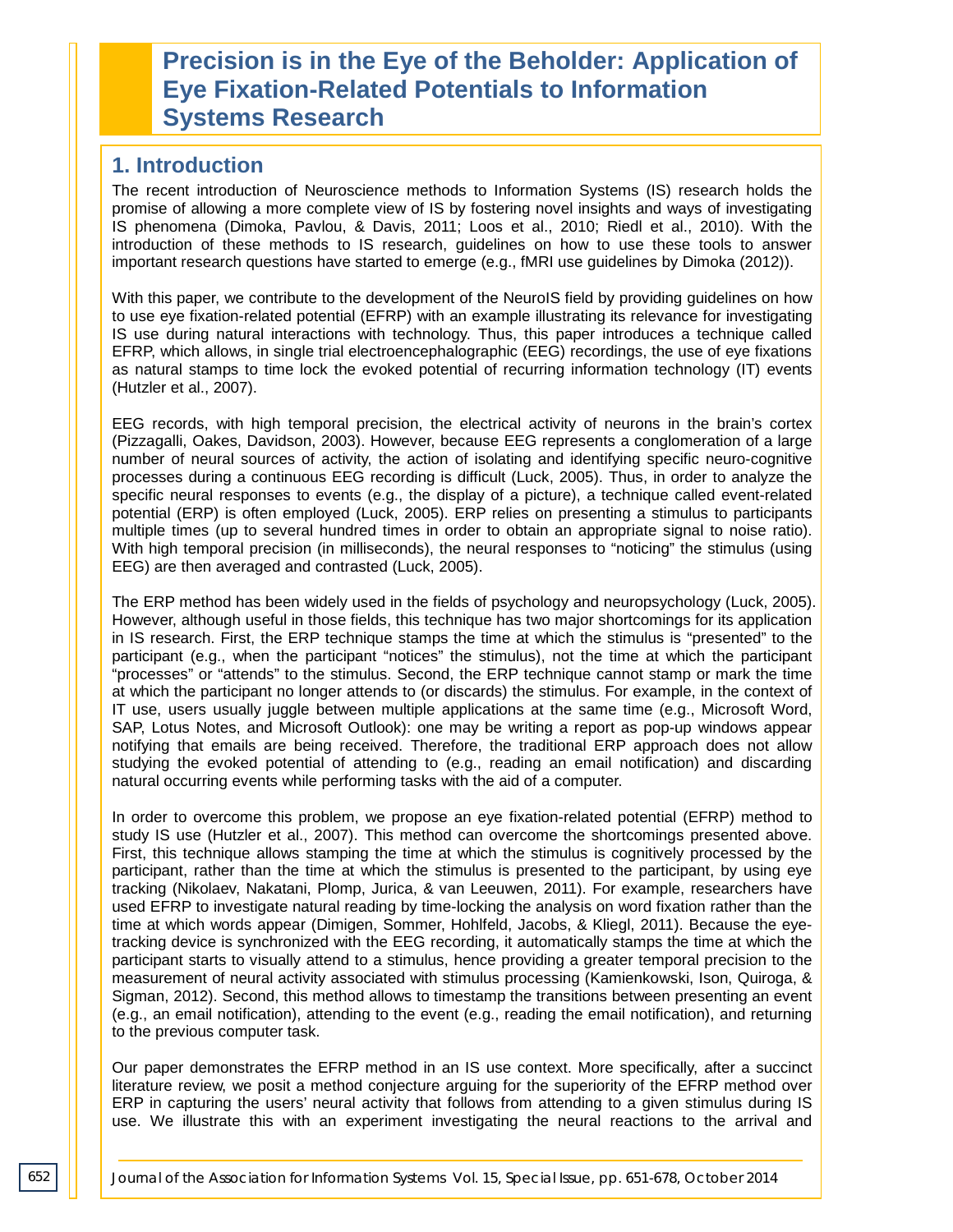evaluation of emails during an IT task, and participants' transitions between the IT task and the emails. That is, while participants perform a primary task with the aid of a computer, they need to decide whether to open incoming emails that appear on the screen by clicking on the email pop-up notification if they believe that the email is relevant to the task at hand. The time at which participants attend to the stimulus is stamped with the help of an eye-tracking device. Evoked potential is used to analyze brain activity associated with: a) the time at which the stimulus is presented (the ERP method) (when users notice the email notification), b) the time at which participants attend to the stimulus (the EFRP method) (when users read the email notification), and c) the time at which participants plan the action of opening or not the email (the ERP method) (when users open or close the email notification). After testing the hypothesized neural activity associated with a), b), and c), we validate our method conjecture by showing that the neural activity associated with b) cannot be found without EFRP by applying the ERP method alone.

The paper contributes to the IS literature in several ways. First and most importantly, it proposes a method that allows observing and assessing the "direct and unmediated effect" of IT on individuals' cognitions (Ortiz de Guinea & Webster, 2013; Ortiz de Guinea & Markus, 2009; Silva, 2007). Note that such a link could not be directly established with traditional measurement tools such as selfreported questionnaires, where the effect of IT could only be observed via the prism of individual perceptions (Ortiz de Guinea & Markus, 2010). As such, EFRP allows one to unequivocally and precisely observe the effect of IT on neural activity, and this can then be linked to perceptions and behaviors in a natural IS use context. Second, the paper explains the methodological implications related to using EFRP in NeuroIS research and presents guidelines for the use of this technique in IS research. Finally, since a method is only useful if it can answer important questions for research, the paper discusses the IS areas and research questions that this method can contribute to answer. For instance, task interruption messages such as mobile device push notifications (i.e., reminders, incoming calls, or alerts), pop-up web advertisements, and IT interruptions are all potential IS research contexts in which the EFRP method could be used to gain a deeper understanding of the underlying cognitive phenomena at play.

The rest of the paper is organized as follows. In Section 2, we present our literature review on ERP and EFRP with a special emphasis on how the EFRP method can overcome the shortcomings of the traditional ERP method for the study of IS use as it occurs naturally. In Sections 3 and 4, we present and analyze an illustrative experiment investigating neural reactions during IS use with the use of both ERP and EFRP. In Section 5, we discuss the contributions of the EFRP method to IS research and the type of research questions the EFRP method can answer. Finally, in Section 6, we present guidelines of how to use EFRP in IS research.

## **2. Literature review**

### **2.1. Event Related Potential (ERP)**

Electroencephalography (EEG) unlike other more obtrusive methods (e.g., fMRI) offers NeuroIS researchers the possibility of measuring human brain activity during ecologically valid interactions with IT; that is, while users interact with an IT in a more natural setting.

EEG is a tool available to neuroscientists to measure brain activity in the cerebral cortex (Pizzagalli et al., 2003). More specifically, using electrodes placed on the scalp, EEG measures, with a very high temporal precision, the summation of synchronous postsynaptic potentials. In order to be able to record an electrical signal at the scalp level, a large number of neurons must fire at the same time and they must be spatially aligned for the dipoles to summate. Because electricity travels almost at the speed of light, The general assumption of this methodology is that there is only a microscopic delay (below the millisecond level) between the brain activity and what is being recording by the electrode (Luck, 2005).

However, because EEG represents the summation of a large amount of neural sources of activity, the action of isolating and identifying specific neurocognitive processes during a continuous recording is difficult (Luck, 2005). To circumvent this problem, researchers in neuroscience use a technique called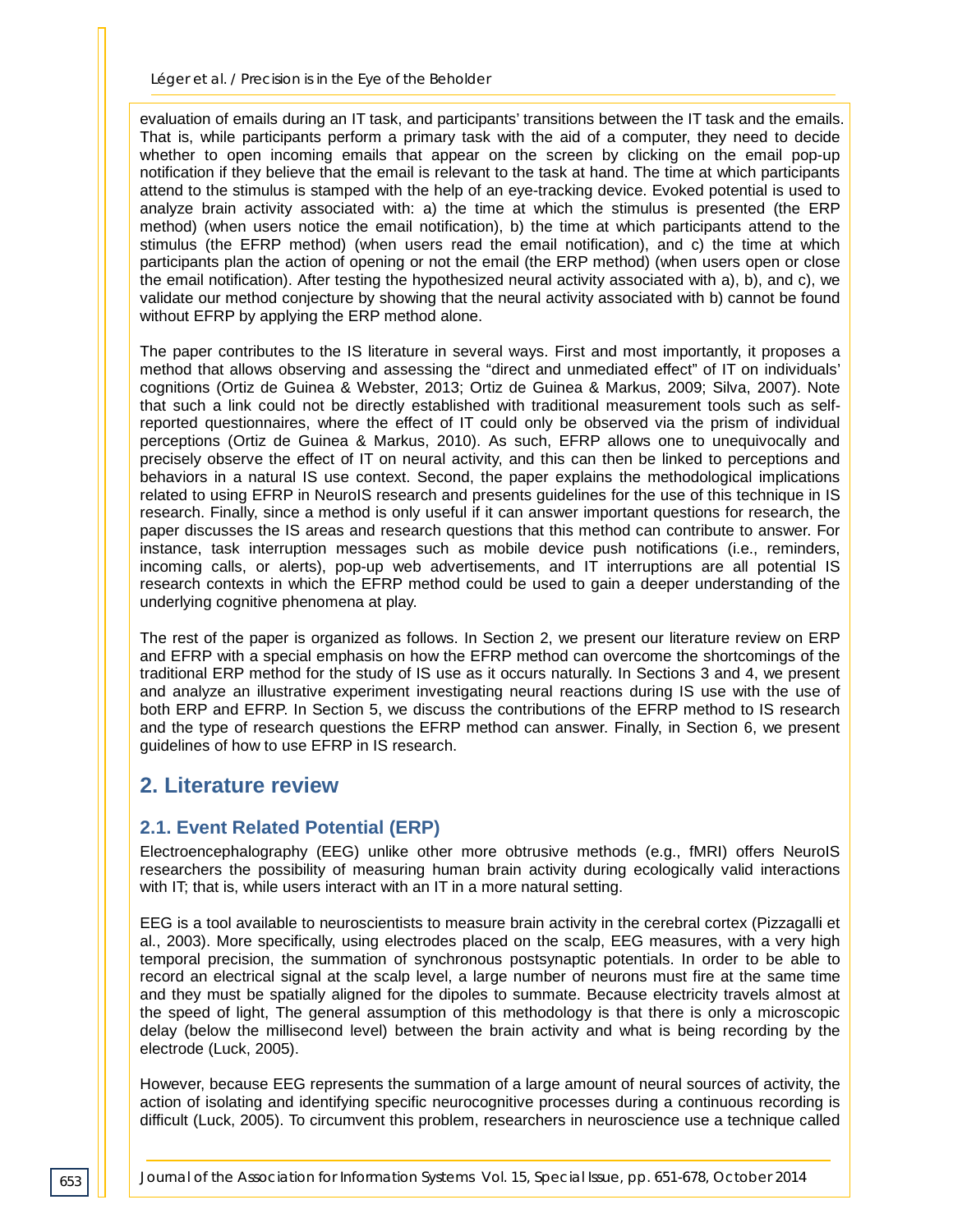event related potential (ERP). An ERP is a patterned voltage fluctuation in the EEG signal that represents a cognitive process in response to a discrete event. To derive the ERP, voltage fluctuations must be locked to a precise temporal marker associated with the event. ERPs have low voltage amplitude compared to the rest of the EEG signals and other sources of noise such as muscle movement and cardiac activity. As such, they are difficult to observe if the background EEG activity is not filtered out. To improve identification of ERPs, multiple trials are needed to average responses and filter out noise. In other words, ERP relies on the presentation of a stimulus (event) to participants on multiple occasions. The basic assumption is that if a predictable brain activity happens on every trial, it will elicit an observable pattern of fluctuations in the average EEG signal. The cognitive response to every trial generates a detectable invariant neural signature time locked to the event. Assuming that, given a sufficient number of trials, the background EEG signal is independent from this process and is randomly distributed, the signal-to-noise ratio will increase and the unsystematic noise will be filtered out (see Figure 1).

The ERP approach works well only if the investigated phenomenon is phase-locked with the stimulus. Thus, ERP performs well when both the event and associated neural activity are synchronized (e.g., presenting an email notification and noticing this notification). However, if the neural activity associated with the specific information processing of the stimulus (e.g., reading an email notification) is not in phase with the stimulus presentation (e.g., appearance of an email notification) (i.e., if "eventrelated oscillations […] are not strongly synchronized with the moment of stimulus delivery"), they will be cancelled out by the average, and will virtually disappear (Kolev & Yordanova, 1997, p. 229). The same signal cancelation will occur if the time stamp of the stimulus is not imported with high temporal precision in the EEG data at the time the stimulus is presented (due to integration issues). In such a case, the neural activity that is elicited by the stimulus is averaged out because the marker is incorrectly time-locked (Luck, 2005).



#### **Figure 1. The Event Related Potential (ERP) technique1**

An ERP approach permits one to investigate how users react to notifications because the event (e.g., an email pop-up notification) is synchronized with their cognitive response (e.g., noticing the notification). However, all users would probably not process its content (e.g., reading the subject of the email) at the exact same time. While some users would process its content immediately, some would process it at a later time, and finally others would probably not process it at all. As such, an

-

<sup>1</sup> Source: http://erpinfo.org/what-is-an-erp (Courtesy of Steve Luck)

*Journal of the Association for Information Systems Vol. 15, Special Issue, pp. 651-678, October 2014* 654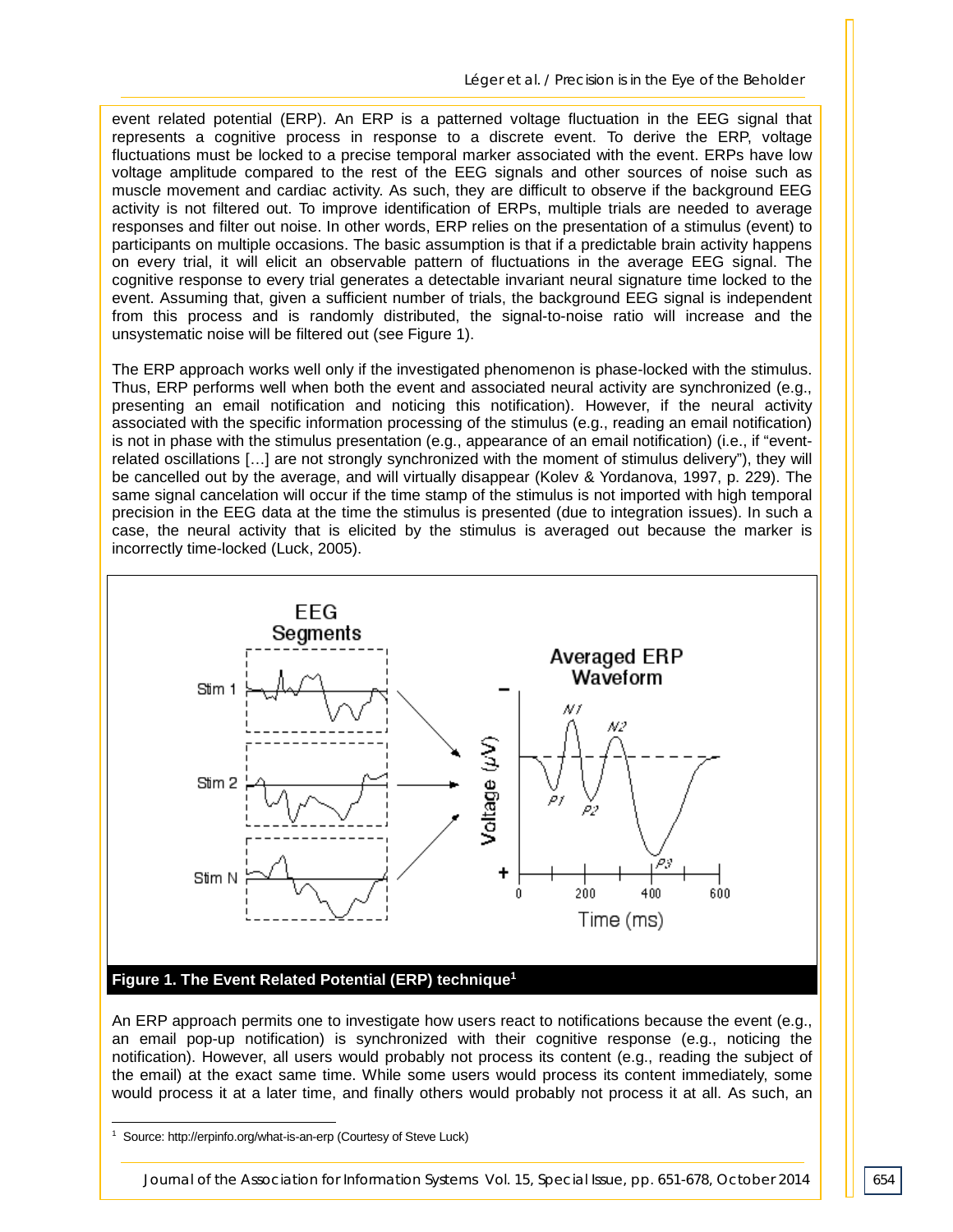ERP approach would not allow one to investigate the neural activity involved in the email pop-up notification content processing because it would not be synchronized with the appearance of the event<sup>2</sup>. Therefore, the ERP approach is only suitable to address IS research questions where the event and the neural activity under investigation are in phase. If the presentation of the event and the processing of the stimuli during a natural IT task do not take place at the same time, the traditional ERP technique will fail to elicit the evoked potential of the cognitive process, which limits its usefulness in investigating many IS phenomena. That is, ERP can capture the neural activity associated with noticing an event, but not the neural activity associated with attending/processing to the event when such attending/processing is not necessarily synchronized with event presentation. For reasons of simplicity, throughout the paper, we refer to the neural activity following noticing the occurrence of an event as "stimulus reaction", and to the neural activity following the attending to such event as "stimulus processing."

#### **2.2. Eye Fixation Related Potential (EFRP)**

Eye fixation related potential (EFRP) is a method that combines eye-tracking and traditional ERP in order to observe event processing in response to eye fixation. In contrast to ERP, which time locks the brain activity to stimulus presentation, EFRP time locks the brain activity to eye fixation. That is, when people focus on the stimulus.

Fixation is important for humans to thoroughly encode visual information: "the longer an object is fixated the more likely it is to be encoded" (Nikolaev et al., 2011, p. 1598). Thus, successful encoding requires attention. Moore (2006) suggests that selective attention and eye movement involve overlapping neural mechanisms. Therefore, one useful alternative to the traditional ERP method is to analyze the electrical brain activity recordings segmented relative to eye fixations (Nikolaev et al., 2011). This requires a precise integration of eye tracking and EEG data in order to conduct valid and reliable EFRP analyses. First, the precise occurrence of prolonged eye fixations in the areas of interest must be identified. Then, these fixation markers must be inserted in the EEG data at the exact time the fixations occurred. Such integration requires a specific architecture that we describe in Section 6 Table 1 summarizes the differences between the ERP and EFRP methods.

| Table 1. Main Differences Between ERP and EFRP Methods |                                      |                                                                              |                                                                     |  |  |  |  |  |
|--------------------------------------------------------|--------------------------------------|------------------------------------------------------------------------------|---------------------------------------------------------------------|--|--|--|--|--|
| <b>Characteristics</b>                                 |                                      | ERP                                                                          | <b>EFRP</b>                                                         |  |  |  |  |  |
|                                                        | Stimuli                              | Exogenous stimuli                                                            | Endogenous and exogenous stimuli                                    |  |  |  |  |  |
| 2.                                                     | Marker for EEG analysis              | At the time of stimulus<br>presentation                                      | At the time of a prolonged eye-<br>fixation in the area of interest |  |  |  |  |  |
| 3.                                                     | Software, device, and<br>integration | Integration between the<br>stimulus presentation software<br>and EEG systems | Integration between the eye-tracking<br>device and EEG systems      |  |  |  |  |  |

The main advantage of EFRP over traditional ERP is the possibility to investigate cognitive mechanisms in a more natural setting. For example, Dimigen et al. (2011) used an EFRP method to investigate word predictability during a natural reading episode. Using a traditional ERP approach, this type of research would have involved a word-by-word stimuli presentation where participants constantly fixate the center of the screen in order to time lock the presentation of the stimulus with specific word evoked potential. In contrast, by using EFRP, participants were allowed to freely move their eyes over the text (as it occurs in a natural reading context) and evoked potentials were time locked over fixations on specific words. Kamienkowki et al. (2012) also used EFRP to replicate a standard experimental protocol (e.g., oddball paradigm) in a less restrictive manner, and were able to distinguish between target and distractor components while participants freely explored visual stimuli. Though EFRP has mainly been used in psycholinguistic studies (Baccino, 2011; Sereno & Rayner,

-

 $<sup>2</sup>$  Although outside the scope of this paper, note that there are other EEG analysis methods also addressing precise synchronization</sup> of stimulus onset or a subject's attentional onset (e.g., time-frequency decomposition and event related spectral perturbation analyses).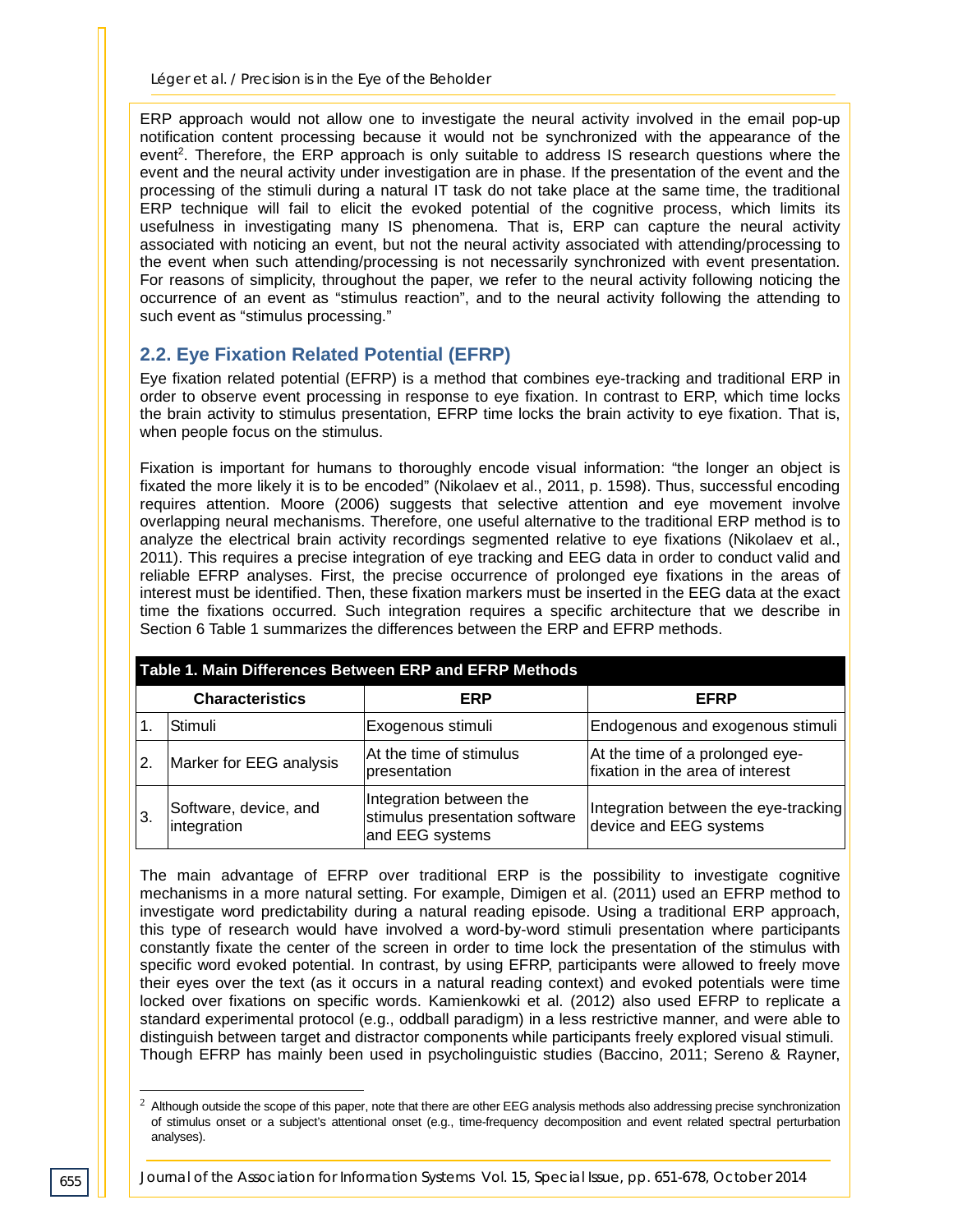2003) where it has been shown to be as reliable as traditional ERP (Hutzler et al., 2007), it has recently started to be used in other fields. For example, in a recent study, Takeda et al. (2012) used EFRP to assess drivers' attentional workload. Another study by Rämä and Baccino (2010) explored the use of EFRP during object identification.

We contend that the EFRP method provides a greater temporal precision for measuring neural reactions involved in event processing in natural IS settings. As such, it opens the possibility of investigating repetitive events occurring in natural interactions with an IT artifact. We therefore advance the following general method conjecture:

*In a multiple stimuli context such as IS use, the EFRP method is more precise than the ERP method in capturing a users' neural activity associated with stimulus processing when such processing does not necessarily occur at the same time as stimulus presentation.*

Validating our general conjecture first requires testing three formal hypotheses related to the user's 1) reaction to the presentation of a stimulus, 2) processing of the stimulus, and 3) behavioral planning response to a stimulus. These hypotheses are explained in Section 3. Furthermore, after developing the three hypotheses, we revisit and provide more precision to our conjecture about EFRP vs. ERP as it applies to the specific context of the study. Finally, we complement the test of these three hypotheses with a general validation of our main method conjecture as described in Section 4.

## **3. Demonstration of the EFRP Method Through an Illustrative Experiment**

We designed and conducted an experiment to illustrate the use of the EFRP method in an IS context. The experiment depicts participants' neural reactions at three different times while using an IS to perform a task: 1) when receiving an email notification, 2) while attending to the email notification, and 3) while deciding whether to open the email or not. During the experiment, participants received email notifications while performing a primary task with the aid of a computer. On receiving the email notification, they had to decide whether to open (or close) the email by clicking on the email pop-up notification if they believed that the email was (or was not) relevant to the task at hand.

In Section 3.1, we advance three formal hypotheses that provide a specific context to our main method conjecture. Specifically, our hypotheses concern the three times at which the EEG signal was contrasted: 1) the time at which the stimulus was presented (i.e., email pop-up notification event), or stimulus onset (T1, ERP method); 2) the time at which participants fixated the stimulus in order to process it, or fixation onset (T2, EFRP method); and 3) the time at which participants clicked on the email notification to open or not the actual email, or response onset (T3, ERP method). In Section 3.2, we then apply our method conjecture to the illustrative study's context and posit (and demonstrate) that the cognitive processing detected at T2 with the EFRP method cannot be found by only applying the ERP method alone.

#### **3.1 Hypotheses Development**

#### *3.1.1. Stimulus Reaction: Bottom-up Attentional Process*

Attention is a critical cognitive process that guides our perception and actions on a daily basis (Posner, 2012). Attention is the "the act of restricting mental activity to consideration of only a small subset of the stimuli in the environment or a limited range of potential mental contents" (Parasuraman & Rizzo, 2008, p. 389). Past research has shown that attention control can either be driven by topdown (i.e., directed by executive attention) or bottom-up cognitive processes (i.e., exogenous or stimulus driven) (Posner & Petersen, 1990). In an IS context, a user looking for (or at) a system feature from a given list would entail a top-down attentional control process because sequential processing is required to consider available options, while a user receiving an error message from a system would entail a bottom-up attentional control process because the attention of the user is drawn to this unexpected stimulus. These two systems involve different distributed neural networks.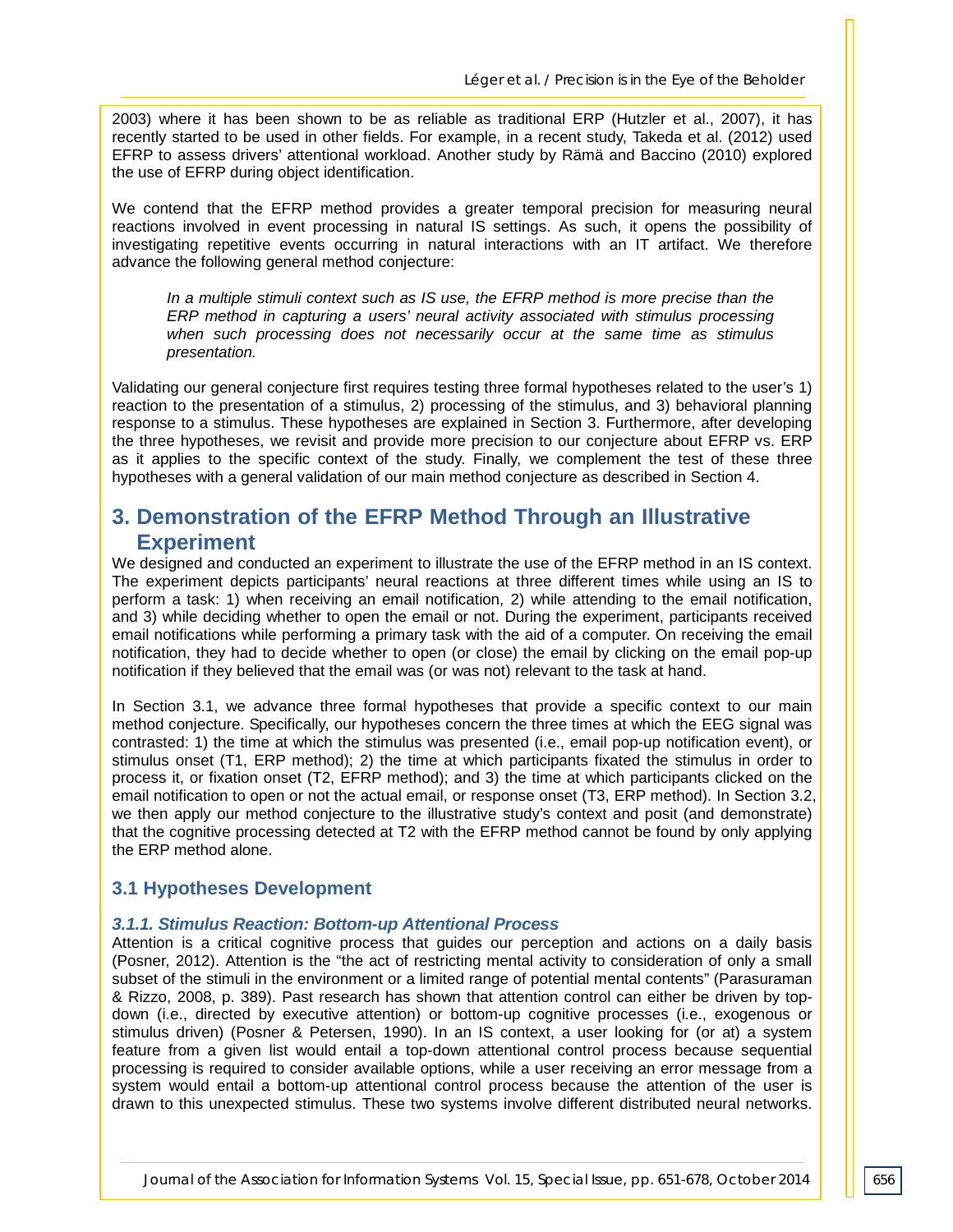Top-down attention involves the frontal cortex and basal ganglia regions, while bottom-up attention activates the parietal and temporal regions of the cortex (Buschman & Miller, 2007).

Given its ability to covertly monitor cognitive processing with very high temporal precision, the ERP technique has been widely used to study attention (Luck, 2005). As numerous studies have demonstrated, the presentation of an unpredictable but recognizable stimulus generates a bottom-up attentional process characterized by an ERP with a specific positive pattern in a time window of 300 to 800 milliseconds (ms) after the presentation of the stimulus onset (Duncan et al., 2009). The amplitude and latency of this peak, referred to as a P300 component, varies with task conditions, individual differences such as age, and stimulus modality (Polich, 2007). The P300 component increases in magnitude from the frontal to parietal electrode sites (Bledowski et al., 2004), which is congruent with studies showing that the parietal cortex is involved in the orientation of attention toward a stimulus (Corbetta, Kincade, Ollinger, McAvoy, & Shulman, 2000). The P300 component voltage fluctuation has been found to be associated with a bottom-up attentional process (Hopfinger & Park, 2012). As such, we propose:

#### **H1:** *At stimulus onset (i.e., pop-up notification) (T1), a bottom-up attentional process (i.e., P300 component) is observed.*

#### *3.1.2. Stimulus Processing: Processing of a Text Stimulus (Language Processing)*

An important neuroscience stream of research applied to psycholinguistics investigates how the brain processes and produces language and communication (Ahlsén, 2006). In this stream of research, neuroanatomical studies have shown that: a) the inferior frontal gyrus in the left hemisphere—known as Broca's area (BA 44 and 45)—is associated with language production, and b) the left superior temporal gyrus—known as Wernicke's area (BA 22)—is associated with understanding language (Gazzaniga, 2004). More recent studies have further shown that Broca's area is also involved in language comprehension in the context of complex or ambiguous sentences (Grewe et al., 2005; Skipper, Goldin-Meadow, Nusbaum, & Small, 2007).

In order to demonstrate the presence of a language-specific cortical activity, the N400 component, which is a negative waveform peak voltage fluctuation of the EEG signal, is considered to be among the most reliable indicators of such activity based on studies related to word recognition and semantic processing. Several studies have shown that the N400 component wave peaks in the 200–600 ms interval for visually presented material (Kutas & Federmeier, 2011). This negative variation in potential is detected in the centro-parietal sites (near Pz) with small right laterality and is observed when a word is identified at the point of semantic access (Luck, 2005). For example, a N400 component is observed in the case of semantically mismatching words in a sentence (Kutas & Federmeier, 2011). Several studies have also shown that the N400 amplitude is associated with levels of difficulty in retrieving the meaning of stimuli such as words or pictures and sounds (e.g., Thornhill & Van Petten, 2012).

To summarize, numerous studies have demonstrated that the N400 component is a clear indicator of language-specific cortical activity and shows how various cognitive processes such as perception, attention, memory, and language are jointly involved in one's ability to comprehend meaning (Kutas & Federmeier, 2011). As such, we propose:

#### **H2:** *At fixation onset (i.e., while attending to the email notification) (T2), a language cognitive process (i.e., N400 component) is observed.*

#### *3.1.3. Stimulus Behavioral Response: Motor Planning Process*

Several regions of the brain are involved in motor (or movement) planning. The premotor area (PMA) controls the core muscle movement while the supplementary motor cortex (SMA) is involved in planning the movement before it occurs (Gazzaniga, 2004), and the posterior parietal cortex coordinates movement based on visual information (Gazzaniga, 2004). Movement results from conscious or unconscious decisions. In the case of a conscious decision such as opening an email, the neural pathways from prefrontal areas project signals via the basal ganglia (which acts as an inhibitory filter for inappropriate action) to the thalamus, which relays this information to the PMA and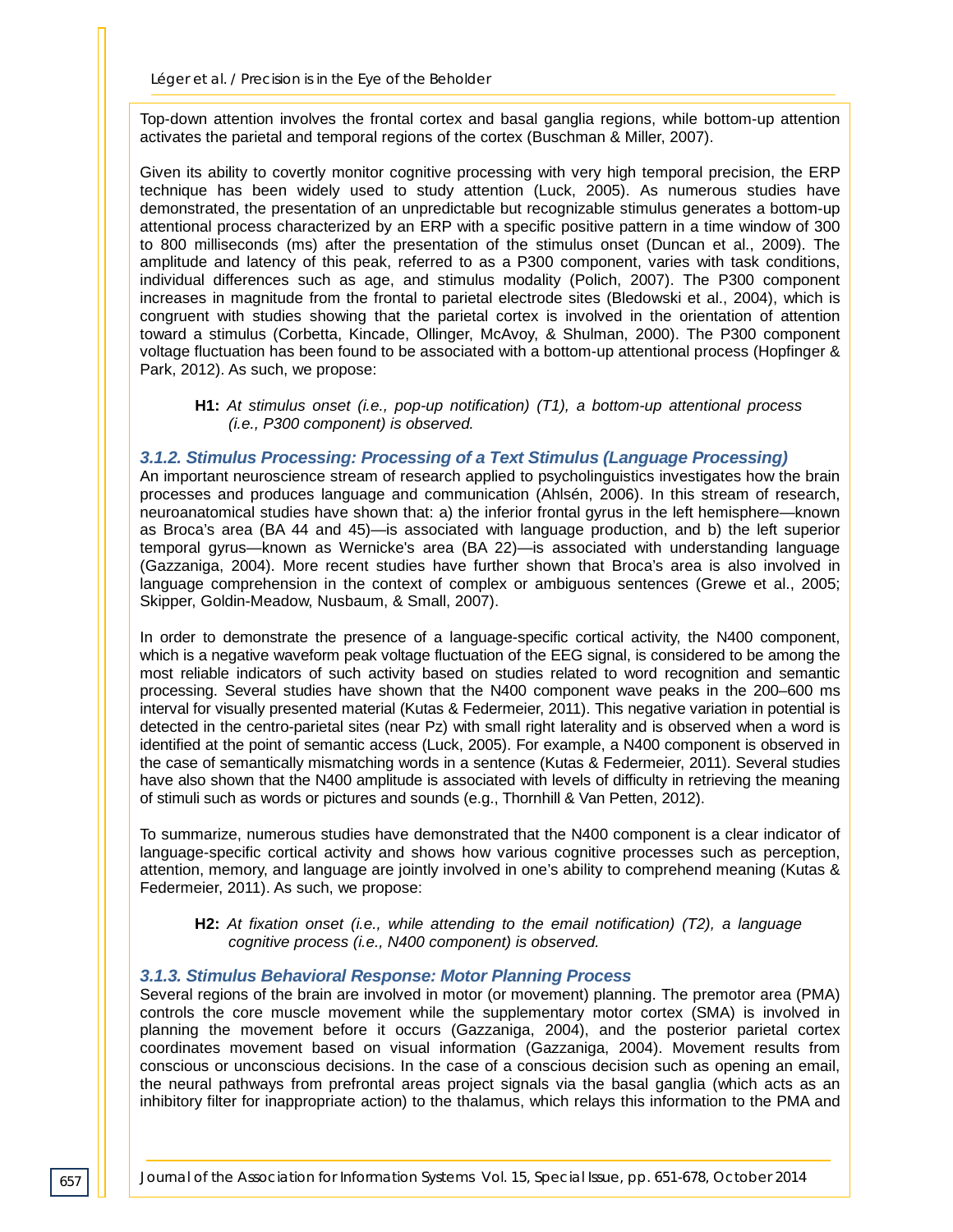SMA (Gazzaniga, 2004). Performance of the movement then involves the primary motor cortex and the cerebellum, which ensure the precise timing and duration of the action.

Readiness potential (RP), also known as Bereitschaftspotential (BP), measures the neural activity associated with planning voluntary motor movement. This activity is referred to as the movementrelated cortical potentials (MRCP), and can be measured with EEG from the motor cortex and the supplementary motor cortex (Hallett, 1994). MRCP is a type of ERP that measures the voltage difference associated with the neuronal activities related to preparing a movement. However, compared to a traditional ERP where the evoked potential is time locked on stimulus presentation, the analysis is response-locked to the actual physical movement of the participant (e.g., performing a mouse click). Two components can be measured in MRCP (Deecke, 1990): the first component occurs from 500 to 1200 ms before the response, and the second component occurs in the 500 ms prior to the onset of the response. Past research (e.g., Deecke, 1990) has demonstrated that the first component can be measured in the supplementary motor cortex, while the second component originates from the primary motor cortex (Brodmann area 4). For a finger movement in a computer interaction context, previous research has shown that the neural activity can be detected between 100 and 230 ms prior to action (Blankertz, Curio, & Muller, 2002). As such, we propose:

**H3**:*Before response onset (i.e., while deciding whether to open or not the email) (T3), a motor planning process (i.e., BP component) is observed.*

#### **3.2. Application of the Method Conjecture Regarding EFRP vs. ERP**

In Section 2, when summarizing the ERP and EFRP methods, we argue that the EFRP method is more precise than the ERP method in capturing a users' neural activity associated with stimulus processing when such processing does not necessarily occur at the same time as stimulus presentation. After having developed the hypotheses relevant to our illustrative study, we now provide more accuracy about how this method conjecture applies to the study at hand. Our literature review suggests that ERP is an appropriate method for capturing users' bottom-up attentional reaction to the presentation of an email pop-up notification (H1), and users' motor planning cognitive response just before closing the email pop-up or opening the email (H3). That is, the ERP method is appropriate when a neural response (e.g., noticing and motor planning) is synchronized with a discrete event (e.g., appearance of email pop-up notification and opening/closing the email pop up notification), as it is the case for H1 and H3.

However, it is unlikely that users will read (or process) the content of the pop-up notification at the same time (e.g., read the subject of the email pop-up notification). That is, some users would decide to read the notification right away, while others would choose to read it at a later time, and others would probably not read it at all and just ignore it. This means that the reading of the email pop-up notification (stimulus) "does not occur" at the same time as the stimulus is presented on the screen for every individual. Thus, to time lock the time at which each individual processes (or reads) each email notification pop-up, the EFRP method is needed. As such, with the EFRP method, a marker is inserted in the EEG data at the exact time at which each a user fixates, for each email, their eyes to the email pop-up notification window for a certain time (see Section 3.3.5 for specific information about this) and thus reads or processes it. Thus, the EFRP method is appropriate when users' neural processes (e.g., a language cognitive process indicated by an N400 component) are not synchronized with the time at which the stimulus appears (e.g., email pop-up notification), which is the case for H2. As a result, we posit the following conjecture regarding the superiority of the EFRP method over the ERP one as it applies to the study at hand:

**Method conjecture about EFRP vs. ERP:** *In a multiple stimuli context such as IT use, the EFRP method is more precise than the ERP method in capturing a users' neural activity associated with stimulus processing when such processing does not necessarily occur at the same time as stimulus presentation. More specifically, without employing the EFRP method / with the aid of the ERP method alone, the N400 component associated with the language cognitive process of a text stimulus is unlikely to be detected.*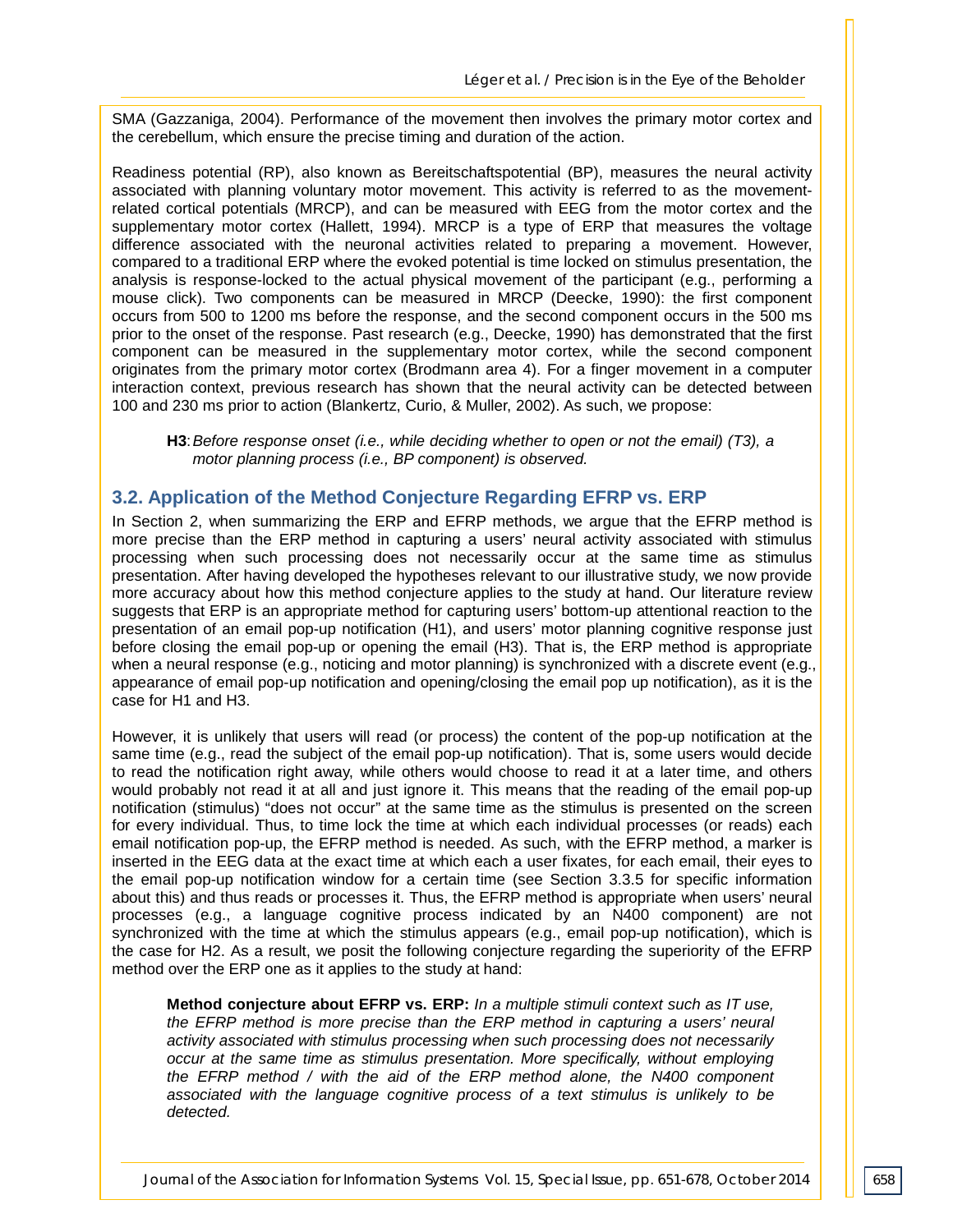#### *3.2.1. Experimental Task*

During the experiment, we asked participants to imagine that they had to prepare for a meeting in which they would have to report on a specific business-related topic. This preparation involved reading an industry report on a computer. Participants were also told that they would receive emails that would either contain relevant or irrelevant task-related information. As not all emails were relevant to the task, we asked participants to only open and read what they felt would be relevant emails, and close the rest. As Figure 2 shows, the experiment involved three sub tasks. First, participants had to read an industry report (9952 words). Second, participants needed to decide whether incoming emails were relevant based on incoming email pop-up notifications' content. Finally, participants had to open the pop-up notification and read the emails that they considered to be relevant and discard the ones they considered irrelevant (i.e., close the pop-up notification).



#### **Figure 2. Experimental Tasks**

#### *3.2.2. Experimental Stimuli*

To ensure proper control over the experimental task, we specifically developed a java-based application. In this application, the text for the task was presented on the left side of the screen (Figure 2). We coded pop-up notifications to appear in the center of the screen in order to minimize the ocular artefacts generated by the movement of the eye from the text to the email notification. We set notifications to pop-up randomly between 40 seconds and 60 seconds after the preceding email was closed or discarded. The email notification included information about the sender, the object of the email, and a choice to open or close the email (two buttons labeled "open" and "close"; Figure 2). Note that there were no auditory signals accompanying the notification of emails.

If the participant chose to open the email, the industry report was greyed out and the full content of the email was displayed on the top right side of the screen (Figure 2). When the participant was finished reading the email, closing the email window would make the industry report readable again. If the participant chose not to open the email, they could close the pop up notification by clicking on the "close" button and the notification disappeared. If the notification was left unattended, we programmed it to disappear after 15 seconds. We designed this specific setup to avoid leaving emails opened and therefore stopping the experiment task. It also ensured similar task durations between participants.

We developed twenty fictitious emails (i.e., emails specifically created for this project) for the task; twelve emails (60%) were relevant to the primary task. Email titles were truncated when displayed in order to fit in the pop-up window (see Figure 2). Therefore, a constant number of 38 characters were displayed each time to participants. We programmed the experimental task to last 30 minutes.

#### *3.2.3. Participants*

We recruited twenty-four healthy university students (9 female, 15 male) from a university panel; each received a small financial compensation for their participation (\$20 Amazon Gift Card). Their age ranged from 19 to 40 (mean: 26 years old; SD: 7 years). We recruited only participants with no neurological and psychiatric diagnoses for this study using a pre-screened self-reported questionnaire. All had normal or corrected-to-normal vision. No participant had laser eye surgery. Finally, we obtained informed consent from each participant.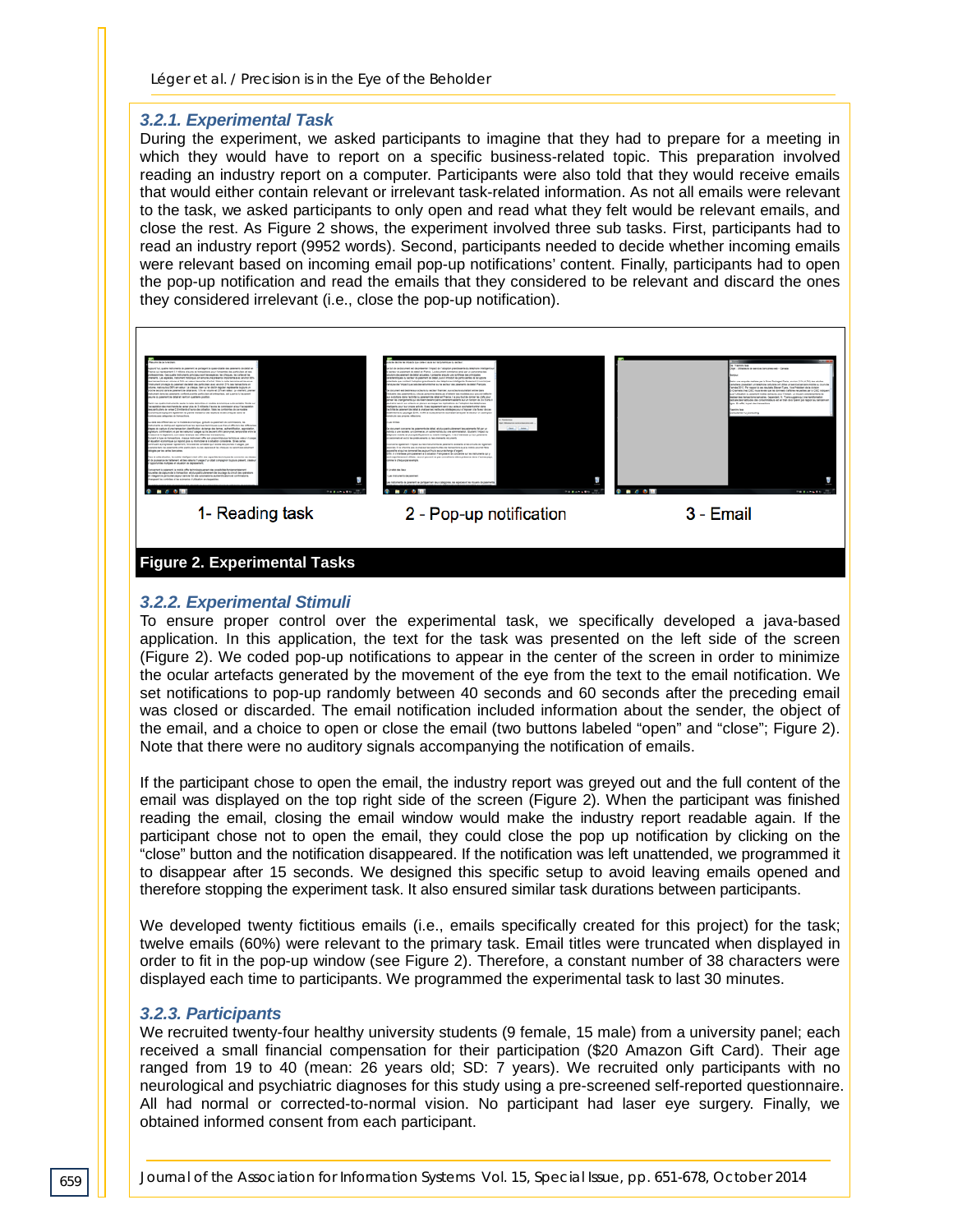During the experiment, we explicitly told participants were to minimize movements in order to reduce artefacts in the neurophysiological recordings. We also instructed participants not to put their hand on their face during the experiment to ensure an optimal eye-tracking recording. We recorded a total of 480 email notifications. We discarded fifty-three emails for analyses because they were never opened/closed, which left a total 427 valid notifications for analysis.

#### *3.2.4. Eletroencephalographic (EEG) and Eye-Tracking Recordings*

We measured EEG with 32-electrode array geodesic sensor net using Netstation acquisition software and EGI amplifiers (Electrical Geodesics, Inc). We chose the vertex (recording site Cz) as the reference electrode for recording. We kept impedance below 50 kΩ with a sampling rate of 256 Hz. We monitored vertical and horizontal eye movements with a subset of the 32 electrodes.

We used a Tobii X-60 (Tobii Technology AB) eye tracker to record subjects' eye movement patterns at 60Hz during the experiment. We performed calibration of the eyetracking software for all participants using five points located in the center and in the four corners of the screen. We checked fixation accuracy prior to the experiment by asking participants to fixate different points. We repeated the calibration procedure until we achieved sufficient accuracy. We used the Tobii implementation of the I-VT fixation filter algorithm (Salvucci & Goldberg, 2000) to extract fixations from the eye-tracking data (minimum fixation duration  $= 60$  ms). We used the following parameters for fixation merging: the maximum angle between fixations was set at 0.5 degrees, while the maximum time between fixations was set at 75 ms. We created an area of interest (AOI) to capture users' gaze on the email pop-up notifications. The pop-up AOI was defined 1cm larger than the actual pop-up surface (on each of four sides) in order to account for the eye-tracking device accuracy. Following Tobii Technology (2011), a good accuracy for an average subject is around 0.8°. Because the eyes of the subjects were at a distance of about 60 cm from the monitor, the tracking accuracy on screen was 0.8 cm.

We used the Noldus Observer XT (Noldus Information Technology) to synchronize the EEG and eyetracking data. The Noldus Syncbox started the co-registration of EEG and gaze data by sending a transistor-transistor logic (TTL) signal to the EGI amplifier and a keystroke signal to the Tobii Studio v 3.2. The same signals were sent during the experiment every 60 seconds to correct clock drifting between systems.

#### *3.3.5. Timing of Events*

Figures 3 and 4 present the timing of the three events that were contrasted in the analysis.  $Event_i^{T_1}$ is the time at which the email notification was presented on the screen for email number i; this time is referred to as the time of stimuli onset in ERP studies.

*Event*<sup> $T^2$ </sup> is the time of the first prolonged eye fixation on the email notification for email number i; this time is referred to as the time of fixation onset in EFRP studies. Note that some subjects would react to the pop-up display with a quick gaze without engaging in reading. These eye fixations on the pop-up AOI were not considered as T2 events. This problem is analogous to the Midas Touch (Jacob, 1991) in gaze interaction, where a short and unintentional gaze on an interface element (i.e., a button) is considered to be a deliberate action of the user. The most common solution is to use a dwell time approach. However, as Surakka, Illi, and Isokoski (2003) mention, the length of the optimal dwell time depends on the task and the subject. For example, Isokoski (2000) used 150ms for gazebased text inputs (eye typing) and Miniotas (2000) used 250ms for a pointing task. The dwell should therefore be selected according to the complexity of the task (Stampe & Reingold, 1995). We used a minimal time threshold of 400ms on the pop-up AOI for the recording of T2 events. This threshold is consistent with the psycholinguistic literature, which considers this duration as the minimum time for semantic access (Kutas & Federmeier, 2011).

Finally,  $Event^{T3}$  is the time at which the participant performs the action to open or close the email notification for email number i; this time is referred to as the time of response onset in ERP studies.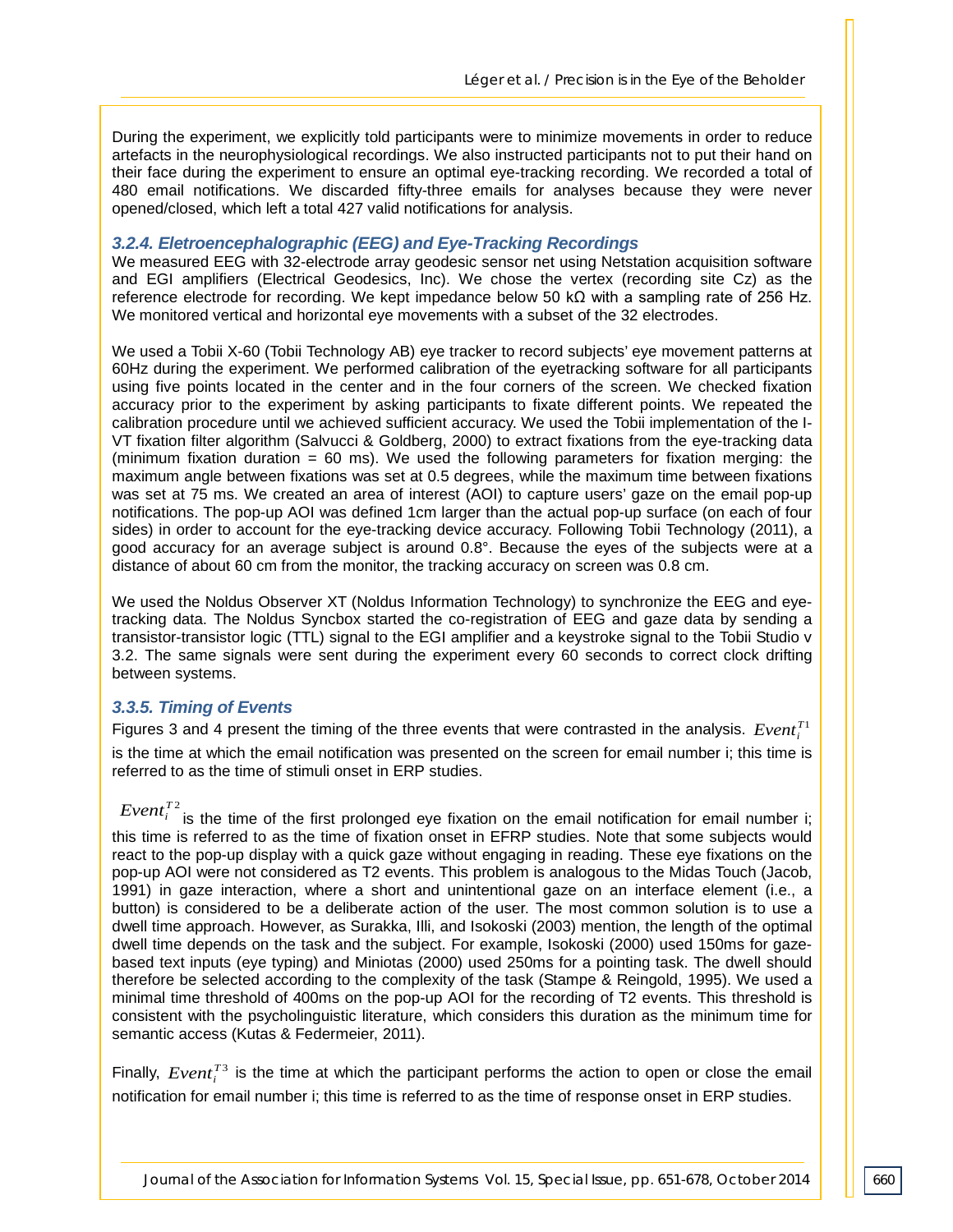

#### **Required parameters are missing or incorrect.**

#### **Figure 4. Order of Events**

#### *3.2.6. Data Processing*

We used Brain Vision Software (Brain Products) for the EEG analysis. We followed Nikolaev et al.'s (2011) and Dimigen et al.'s (2011) recommendations for EEG data processing and EFRP analysis. We used an infinite impulse response Butterworth filter on the EEG signal with a bandpass of 1-15Hz (24 dB/oct) (Duncan et al., 2009). We chose restrictive filters in order to optimize the signal-to-noise ratios because the setting used in this experiment introduced more noise than traditional ERP experiments; these filter settings remain consistent with Duncan et al.'s (2009) recommendations. We applied an independent component analysis (ICA) to attenuate the movement of eye blinks and saccades in the EEG data (Jung et al., 2000). The ICA used a selection of 200 seconds of training data located at 1000s into the recording. Previous research has shown that ICA is unlikely to selectively alter the shape of the EEG signals (Jung et al., 2000). We referenced all channels according to the common average reference. We used an automatic artifact rejection to exclude epochs with voltage differences over 50 μV between two neighboring sampling points and a difference over 200 μV in a 200ms interval. We also excluded amplitudes that exceeded +200 or −200 μV and the lowest allowed activity in a 100ms interval was 0.5 μV (Nikolaev et al., 2011). Finally, we reduced the EEG data to segments of 1000ms.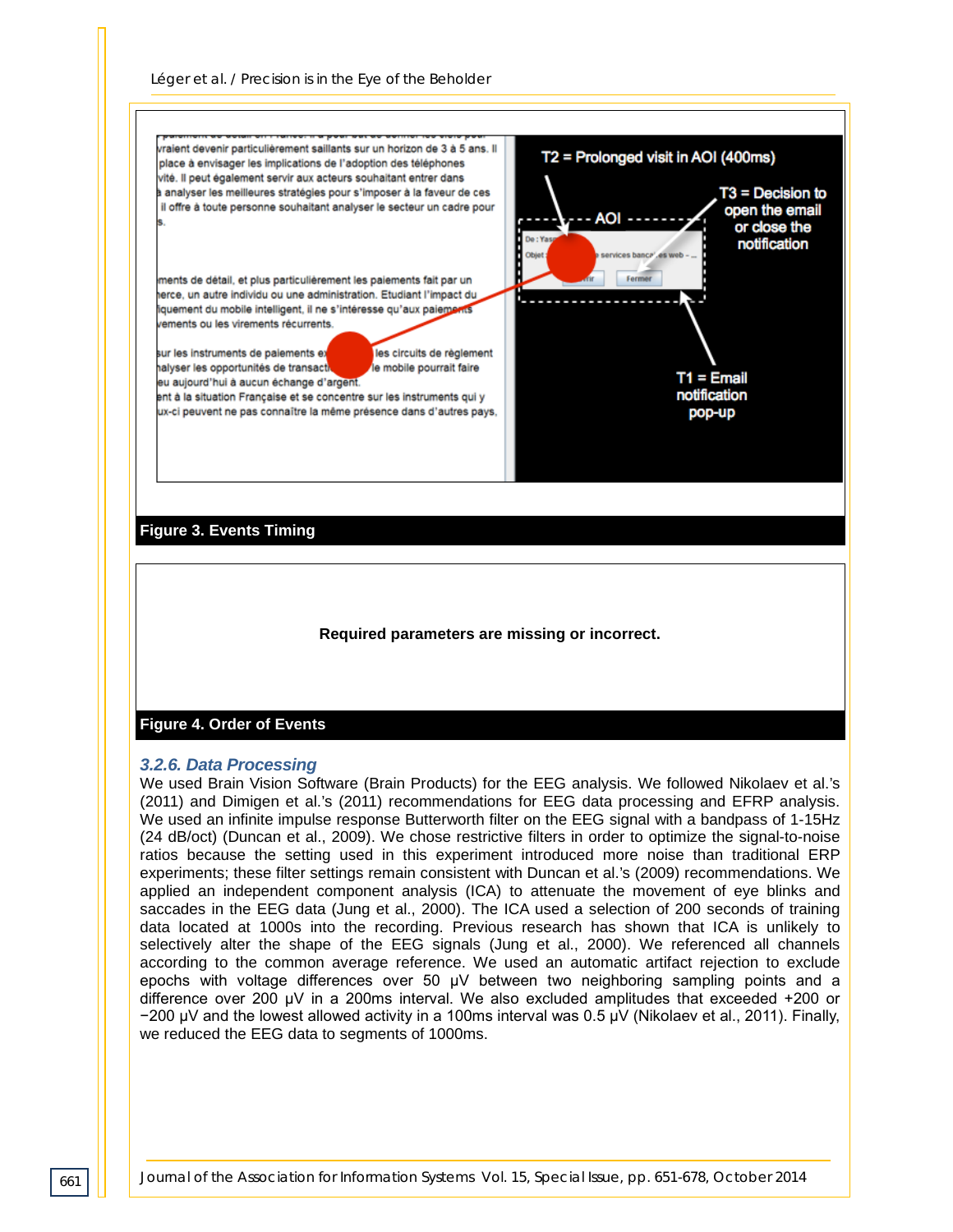## **4. Results**

In this section, we first test the study's hypotheses. That is, we test whether we observe a bottom-up attentional process (H1), a language cognitive process (H2), and a motor planning process (H3). Second, we validate our main method conjecture regarding the superiority of the EFRP method versus the ERP one for capturing the processing of a stimulus in natural IS use contexts. Note that, to test the hypotheses and the results that follow, we applied to our statistical test the Holm-Bonferroni correction (Holm, 1979) to counteract the concerns associated with multiple tests (i.e., the possibility of committing a Type I error).

#### **4.1. Testing H1 : Stimuli Onset (T1)**

Hypothesis 1 advances that, at stimulus onset (T1), a bottom-up attentional process (i.e., P300 component) is observed. Following Nikolaev et al. (2011) and Duncan et al. (2009), we used the interval of 300-800ms following the appearance of the pop-up email notification for analysis.



**Figure 5. ERP at Stimuli Onset (T1) Revealing a P300 (Weighted Grand Average ERP)**

As expected, the mean amplitude of Pz after T1 was significantly positive over the considered time interval (mean=1.803µV/ms; T=8.402; p=0.000; see Figure 5). We also observe that the mean amplitude at Pz was significantly higher than all of the other 31 nodes (t statistics ranged from 2.946 to 9.019 with corresponding p-values between 0.007 and 0.000). As such, our results clearly show a P300 component at stimulus onset (T1), which indicates the presence of a bottom-up attentional process, which supports Hypothesis 1.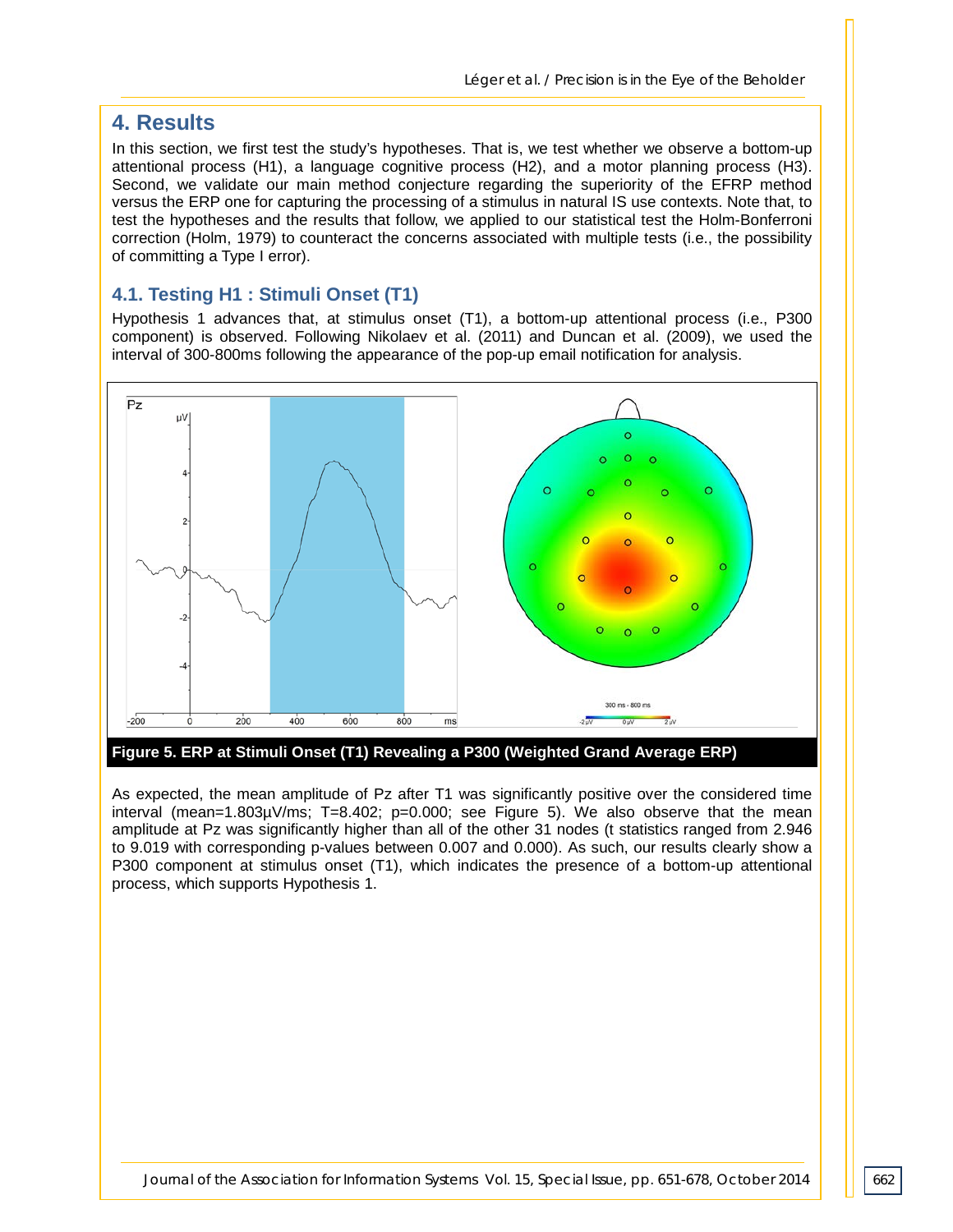#### **4.2. Testing H2 : Fixation Onset (T2)**

Hypothesis 2 advances that, at fixation onset (T2), a language cognitive process (i.e., N400 component) is observed. Based on the N400 literature (Duncan et al., 2009), we studied the reaction to the fixation onset (T2) over the time interval of 200-600ms and used it to test the hypothesis.



As expected, after T2, the mean amplitude of Pz was significantly negative over the considered time interval (mean=-2.160µV/ms; t=-4.740; p<0.000), which indicates the presence of a N400 component at fixation onset, which supports Hypothesis 2 (see Figure 6). We also observed that the mean amplitude at Pz was significantly lower than all of the 8 surrounding nodes  $C_3$ ,  $C_2$ ,  $C_4$ ,  $P_3$ ,  $P_4$ ,  $O_1$ ,  $O_2$ and  $O<sub>2</sub>$  (t statistics ranged from -3.230 to -6.46with corresponding p-values between 0.002 and 0.000).

As for the positive mean amplitudes in the left frontal lobe, the mean amplitudes at  $F_3$  and  $F_7$  were both significantly positive (F<sub>3</sub>; mean=0.894 $\mu$ V/ms with t=2.03 and p=0.027; F<sub>7</sub>; mean=1.786 $\mu$ V/ms with t=3.89 and  $p=0.000$ ) and were also both significantly higher than the mean amplitudes of  $F_4$  and  $F_8$  respectively in the right frontal lobe ( $F_3$  vs  $F_4$ : t=2.62 and p=0.017;  $F_7$  vs  $F_8$ : t=1.993 and p=0.008). As such, our results provide additional support for Hypothesis 2 by showing that language-related areas of the brain are involved in this time interval.

#### **4.3. Testing H3 : Response Onset (T3)**

Hypothesis 3 advances that, before response onset (T3), a motor planning process (i.e., BP component) is observed. In order to test Hypothesis 3, we studied the response onset over the time interval of 100-230ms before the respondent clicked on the email notification pop-up to open the email or close the pop-up (Blankertz et al., 2002).

As expected, our results show that the mean amplitudes of  $F<sub>Z</sub>$ ,  $FC<sub>Z</sub>$ , and  $C<sub>Z</sub>$  before T3 were significantly negative over the considered time interval (respectively, mean= -0.687, -0.832, and - 0.520µV/ms; t=-4.472, -4.507, and -2.416; p=0.000, 0.000, and 0.012; see Figure 7). As such, our results reveal a BP component at response onset indicating the presence of a motor planning process, which supports Hypothesis 3.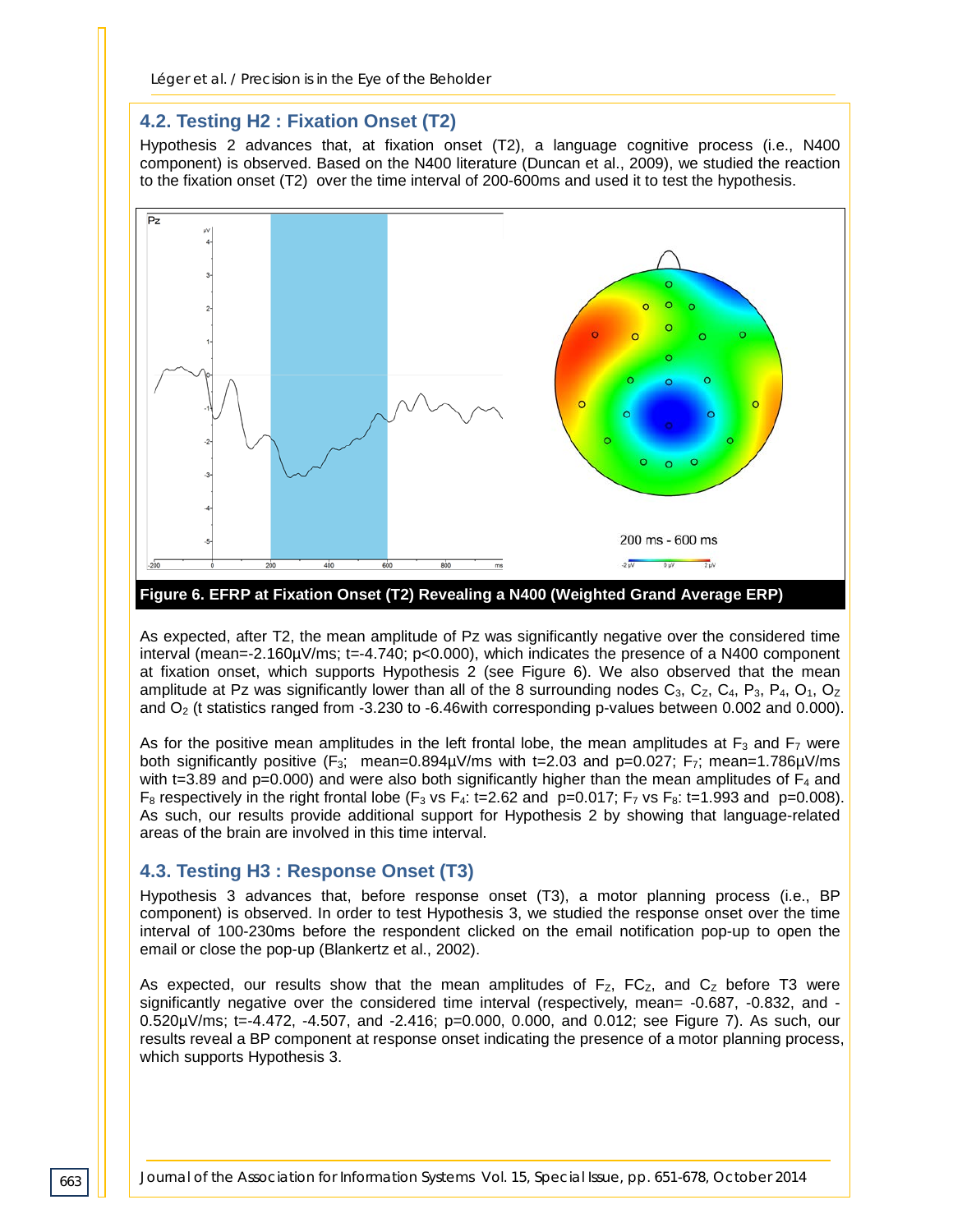*Léger et al. / Precision is in the Eye of the Beholder*



**Figure 7. ERP at Response Onset (T3) Revealing a BP (Weighted Grand Average ERP)**

#### **4.4. Validation of the Method Conjecture: Evidence Supporting the Superiority of EFRP over ERP for Capturing the Cognitive Processing of a Stimulus During IS Use**

Finally, to validate our method conjecture that the EFRP method is superior to the ERP one in capturing a users' neural activity associated with stimulus processing when such processing does not necessarily occur at the same time as stimulus presentation, we performed several analyses to show the: 1) differences in neural reactions between the stimuli onset (T1) and the fixation onset (T2), 2) differences in neural reactions between the fixation onset (T2) and the response onset (T3), and 3) results drawn from the fixation onset (T2, using the EFRP method) could not have been drawn by solely using the traditional ERP method (T1 and T3).

#### *4.4.1. Distinguishing the Stimulus (T1) and the Fixation Onsets (T2)*



#### **Figure 8. Brain Activity Comparison After T1 and T2**

Over the time interval of 300-800ms after the onsets (left-panel of Figure 8), a P300 was characterized by a positive mean amplitude at Pz. When we compared T1 and T2 over this time interval, the mean amplitude of PZ was significantly higher at T1 (t=6.660; p<0.000).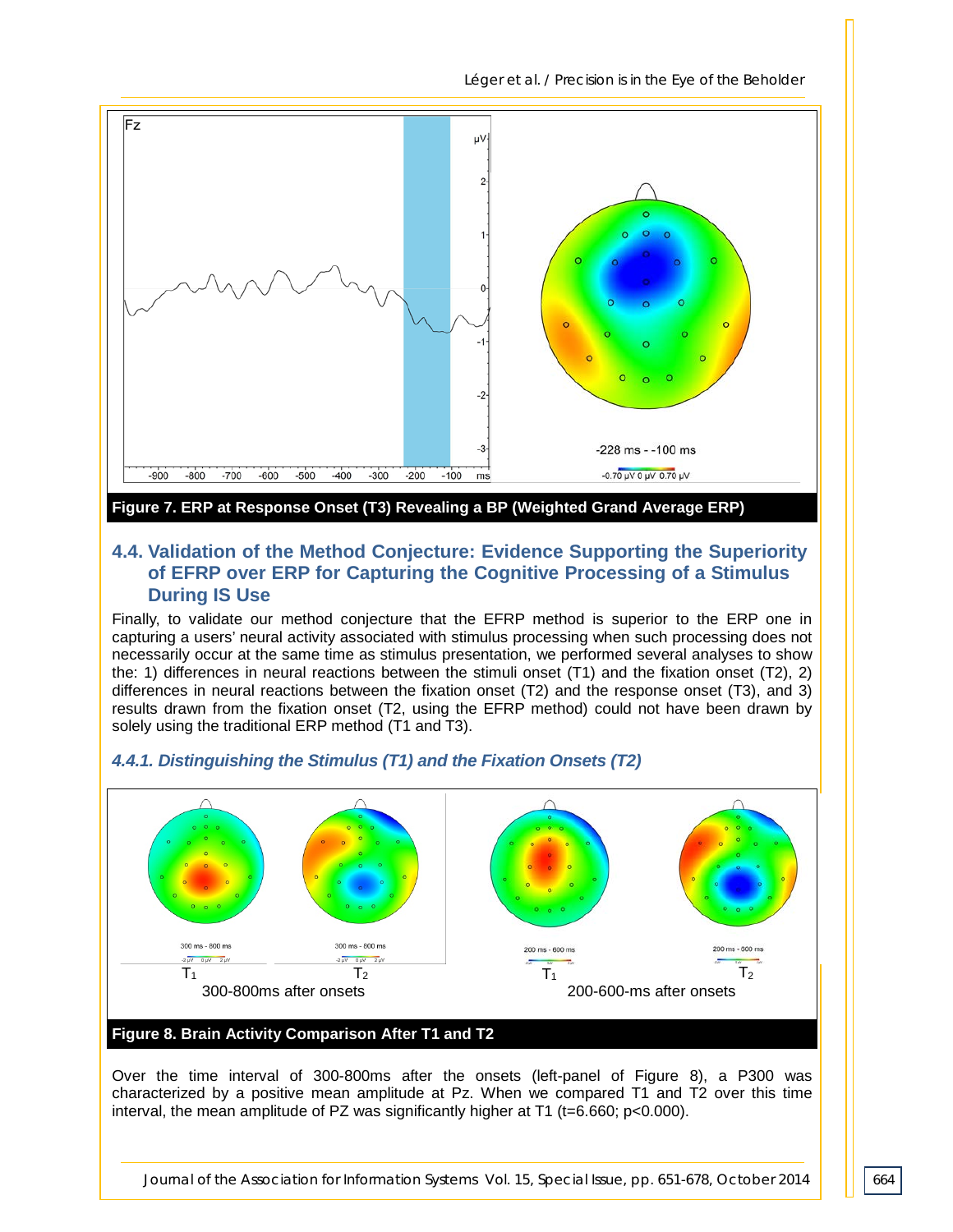Over the time interval of 200-600ms after the onsets (right-panel of Figure 8), our N400 was characterized by a negative mean amplitude at Pz and a positive mean amplitude at  $F_3$  and  $F_7$ . When we compared T2 and T1 over this time interval, the mean amplitudes of  $P<sub>Z</sub>$  and  $F<sub>7</sub>$  at T2 were respectively significantly smaller (t=-5.650; p<0.000) and significantly higher (t=3.163; p=0.002). However, the difference was not statistically significant at  $F_3$  (t=-0.504; p=0.688).

#### *4.4.2. Distinguishing the Fixation (T2) and Response Onsets (T3)*

While the activities associated with the fixation onset (T2) and the response onset (T3) are measured over time intervals of different lengths, it is possible to compare their mean amplitudes as the unit of measurement is in µV/ms. When we compared this mean amplitude to the mean amplitude observed in the time interval of 230-100ms before T3, the mean amplitude of  $P<sub>Z</sub>$  at T2 was significantly smaller (t=-3.372; p=0.001). In addition, the mean amplitudes of  $F_3$  and  $F_7$  in the left frontal lobe at T2 were significantly higher (t=3.123 and 3.801; p=0.003 and 0.001).

#### *4.4.3. Attempt to Find the N400 Component with ERP Method from Stimulus (T1) and Response (T3) Onsets*

The histograms shown in Figures 9 and 10 indicate a lot of variability between T1 (email notification pop-up appearance) and T2 (email notification pop-up processing) and even more variability between T2 and T3 (the motor planning involved in either opening the email or closing the notification pop-up). As such, between the appearance of the email notification pop-up and the decision, it is unlikely, without eye tracking, to estimate when a subject starts to read the email notification pop-up (T2).



#### **Figure 9. Distribution of the Time between Stimulus (T1) and Fixation (T2) Onsets**

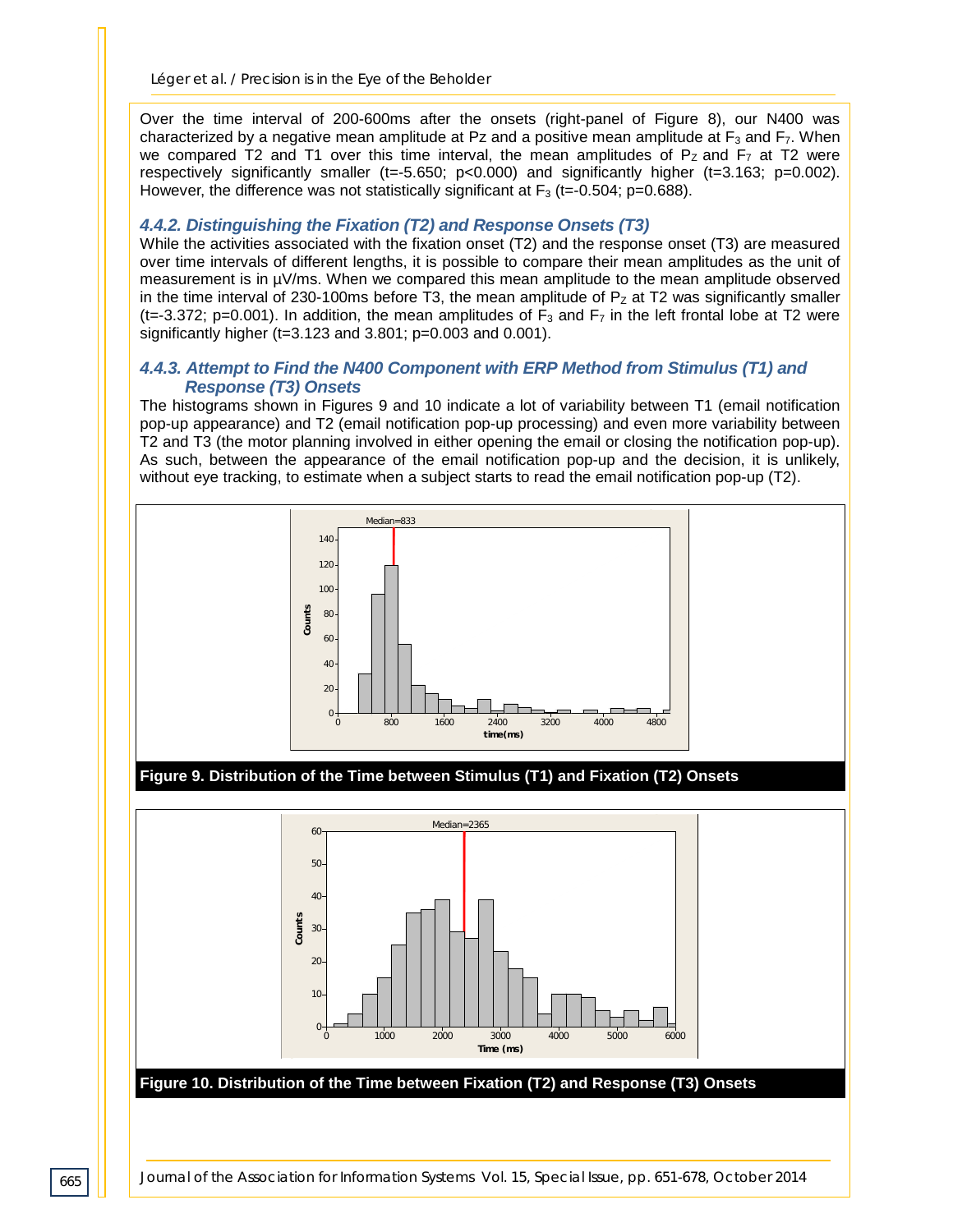Furthermore, using the median observed from the histograms, we attempted to retrieve the N400 component from T1 and T3 (See Figure 11). We calculated the three topo plots on each side of Figure 11 from three 200ms intervals around the median. We observe that none of these 6 images are comparable to the N400 potential observed (the topo plot in the middle of Figure 11). This demonstrates that, without the eye tracking, even if we had perfect knowledge (which is unlikely) of the median time between T3 and T1 and the median between T2 and T3, it would have been very unlikely to retrieve the N400 component using T1 and T3, which are the only capturable events with a traditional ERP.

![](_page_17_Figure_2.jpeg)

#### **Figure 11. Attempt to Find the N400 Component from T1 and T3**

To more formally establish the impossibility of retrieving the N400 component from T1 or T3, we calculated a large number of mean amplitudes over the time intervals (x+200ms, x+600ms) where x could theoretically be any time points between T1 and T3. If it was possible to retrieve an N400 without the EFRP, we would thus be able to find a time point x0 where the mean amplitude over the  $(x_0+200$ ms,  $x_0+600$ ms) would at the same time be:

- 1) significantly negative at Pz;
- 2) significantly greater at  $F_3$  than  $F_4$ ;
- 3) significantly greater at  $F_7$  than  $F_8$ .

Recall that, using the EFRP, we were able to find three significant p-values for these tests (respectively 0.000, 0.027 and 0.008). Table 2 shows the p-values obtained by testing for the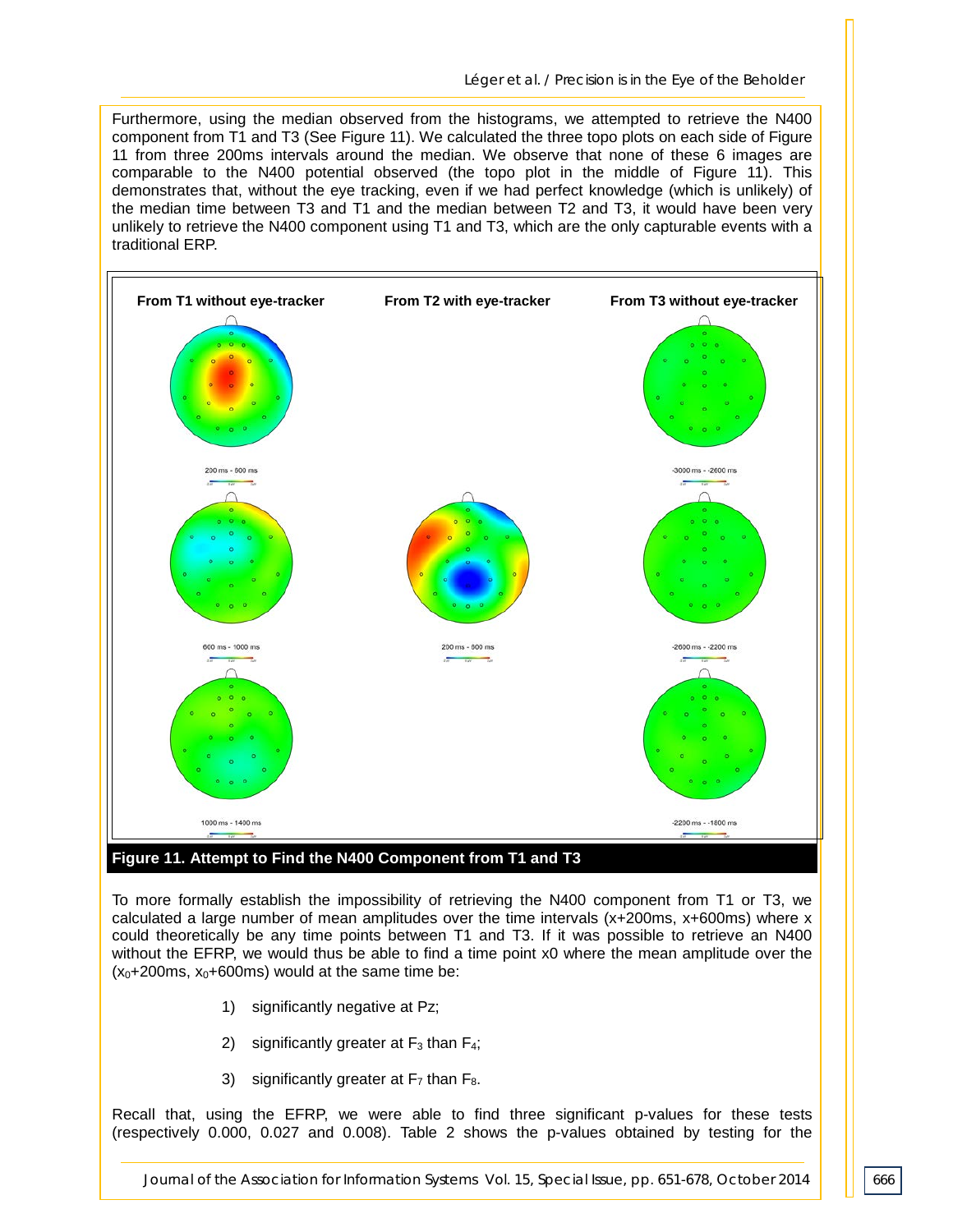existence of a N400 component for every 100ms increments starting from T1 and moving forward. Likewise, Table 3 shows the p-values obtained by testing for the existence of a N400 component for every 100ms increments starting from T3 and moving backward. Just like we did when the testing of the hypotheses, we applied to our statistical test the Holm-Bonfferoni correction (Holm, 1979) in order to mitigate concerns associated with multiple tests. In both tables, all significant values after applying the Holm-Bonferroni correction are indicated in bold font. As the tables show, we were not able to obtain significant results for the tests of the three amplitudes at the same time. In Table 2, only the 3 smallest p-values are significant for one of the three tested amplitudes, while in Table 3 there are no significant p-values. In fact, even without the Holm-Bonferroni correction, we were never able to find a time interval where all three tests had a p-value smaller than 5 percent at the same time.

| Table 2. P-Values to Retrieve the N400 from T1 |                             |                              |                              |  |
|------------------------------------------------|-----------------------------|------------------------------|------------------------------|--|
|                                                | <b>Amplitude at Pz&gt;0</b> | <b>Amplitude at F3&gt;F4</b> | <b>Amplitude at F7&gt;F8</b> |  |
| With eye tracker (EFRP)                        |                             |                              |                              |  |
| T2+(200ms,600ms)                               | 0.000                       | 0.017                        | 0.008                        |  |
| Without eye tracker (ERP)                      |                             |                              |                              |  |
| T1+(200ms,600ms)                               | 1.000                       | 0.160                        | 0.324                        |  |
| T1+(300ms,700ms)                               | 1.000                       | 0.608                        | 0.542                        |  |
| T1+(400ms,800ms)                               | 1.000                       | 0.903                        | 0.940                        |  |
| T1+(500ms,900ms)                               | 1.000                       | 0.981                        | 0.999                        |  |
| T1+(600ms,1000ms)                              | 0.621                       | 0.969                        | 0.999                        |  |
| T1+(700ms,1100ms)                              | 0.881                       | 0.277                        | 0.761                        |  |
| T1+(800ms,1200ms)                              | 0.000                       | 0.095                        | 0.752                        |  |
| T1+(900ms,1300ms)                              | 0.000                       | 0.057                        | 0.173                        |  |
| T1+(1000ms,1400ms)                             | 0.000                       | 0.101                        | 0.154                        |  |
| T1+(1100ms, 1500ms)                            | 0.083                       | 0.168                        | 0.187                        |  |
| T1+(1200ms,1600ms)                             | 0.759                       | 0.142                        | 0.319                        |  |
| T1+(1300ms,1700ms)                             | 0.993                       | 0.222                        | 0.585                        |  |
| T1+(1400ms,1800ms)                             | 0.999                       | 0.258                        | 0.838                        |  |
| T1+(1500ms,1900ms)                             | 0.991                       | 0.269                        | 0.861                        |  |
| T1+(1600ms,2000ms)                             | 0.951                       | 0.294                        | 0.860                        |  |
| T1+(1700ms,2100ms)                             | 0.851                       | 0.112                        | 0.778                        |  |
| T1+(1800ms,2200ms)                             | 0.913                       | 0.054                        | 0.545                        |  |
| T1+(1900ms,2300ms)                             | 0.952                       | 0.126                        | 0.543                        |  |
| T1+(2000ms,2400ms)                             | 0.849                       | 0.225                        | 0.388                        |  |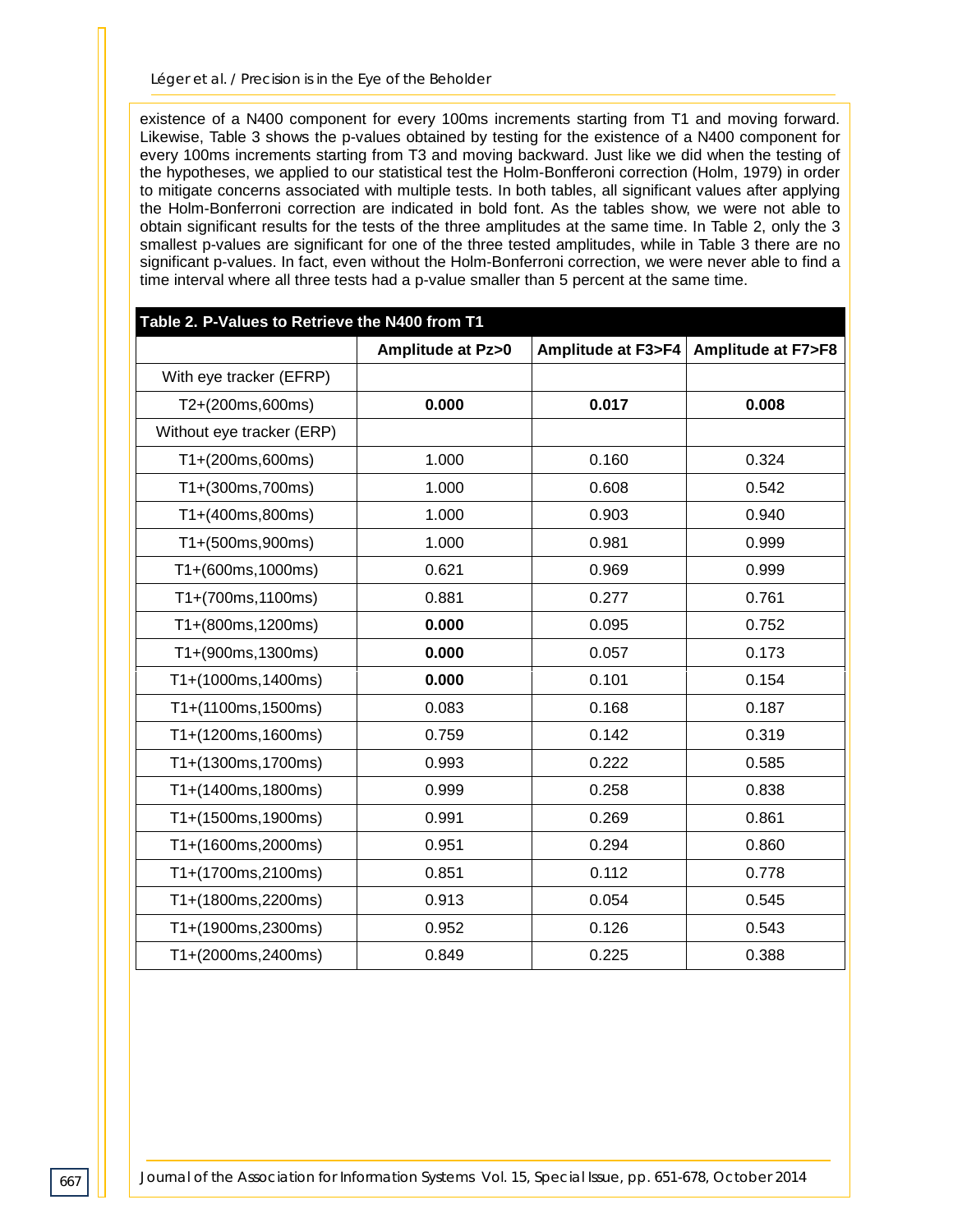| Table 3. P-Values to Retrieve the N400 from T3 |                             |                              |                              |  |
|------------------------------------------------|-----------------------------|------------------------------|------------------------------|--|
|                                                | <b>Amplitude at Pz&lt;0</b> | <b>Amplitude at F3&gt;F4</b> | <b>Amplitude at F7&gt;F8</b> |  |
| With eye tracker (EFRP)                        |                             |                              |                              |  |
| T2+(200ms,600ms)                               | 0.000                       | 0.017                        | 0.0076                       |  |
| Without eye tracker (ERP)                      |                             |                              |                              |  |
| T3-(400ms,0ms)                                 | 0.079                       | 0.191                        | 0.514                        |  |
| T3-(500ms, 100ms)                              | 0.629                       | 0.477                        | 0.057                        |  |
| T3-(600ms, 200ms)                              | 0.987                       | 0.913                        | 0.073                        |  |
| T3-(700ms, 300ms)                              | 0.985                       | 0.899                        | 0.374                        |  |
| T3-(800ms, 400ms)                              | 0.719                       | 0.778                        | 0.526                        |  |
| T3-(900ms,500ms)                               | 0.806                       | 0.547                        | 0.451                        |  |
| T3-(1000ms,600ms)                              | 0.675                       | 0.252                        | 0.210                        |  |
| T3-(1100ms, 700ms)                             | 0.750                       | 0.088                        | 0.033                        |  |
| T3-(1200ms,800ms)                              | 0.843                       | 0.011                        | 0.071                        |  |
| T3-(1300ms,900ms)                              | 0.638                       | 0.003                        | 0.255                        |  |
| T3-(1400ms, 1000ms)                            | 0.303                       | 0.027                        | 0.780                        |  |
| T3-(1500ms, 1100ms)                            | 0.293                       | 0.364                        | 0.925                        |  |
| T3-(1600ms, 1200ms)                            | 0.205                       | 0.850                        | 0.794                        |  |
| T3-(1700ms, 1300ms)                            | 0.156                       | 0.991                        | 0.758                        |  |
| T3-(1800ms, 1400ms)                            | 0.283                       | 0.989                        | 0.581                        |  |
| T3-(1900ms, 1500ms)                            | 0.311                       | 0.995                        | 0.574                        |  |
| T3-(2000ms, 1600ms)                            | 0.632                       | 0.948                        | 0.860                        |  |
| T3-(2100ms, 1700ms)                            | 0.787                       | 0.641                        | 0.798                        |  |
| T3-(2200ms, 1800ms)                            | 0.951                       | 0.301                        | 0.586                        |  |
| T3-(2300ms, 1900ms)                            | 0.966                       | 0.062                        | 0.214                        |  |
| T3-(2400ms, 2000ms)                            | 0.893                       | 0.045                        | 0.023                        |  |
| T3-(2500ms, 2100ms)                            | 0.547                       | 0.093                        | 0.053                        |  |
| T3-(2600ms, 2200ms)                            | 0.059                       | 0.131                        | 0.130                        |  |
| T3-(2700ms, 2300ms)                            | 0.040                       | 0.137                        | 0.198                        |  |
| T3-(2800ms, 2400ms)                            | 0.083                       | 0.421                        | 0.660                        |  |

As a result, our analyses support our method conjecture and thus demonstrate the superiority of the EFRP method over the ERP one for capturing neural activity at the time of processing a stimulus when such stimulus processing is not necessarily synchronized with the time at which the stimulus is presented.

## **5. Discussion**

With this study, we introduce the EFRP method to study neural reactions of users in a realistic and natural use context. With the aid of an experiment, we illustrates the criticality of the EFRP method when studying the neural processes associated with the time at which users start cognitively processing a stimulus on the screen. In doing so, we demonstrate that the traditional ERP method is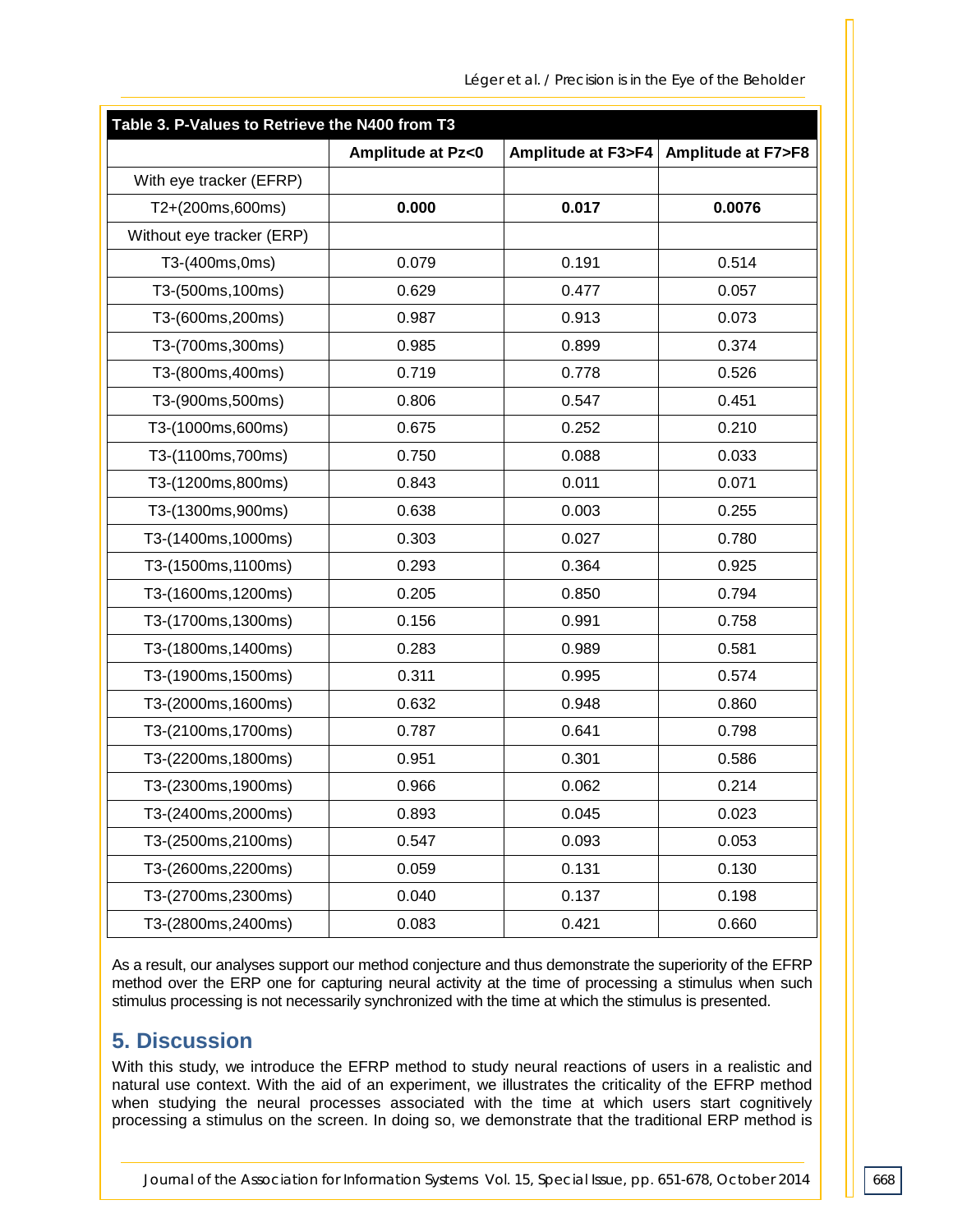ill-suited to studying the evoked potential of neural activity associated with processing naturally occurring stimuli during IS use when such activity does not necessarily take place at the same time as the stimuli occur.

This paper contributes to the literature in several ways. First, the EFRP allows one to investigate IT "direct and unmediated effects" on users' cognitive processing during IS use. This is critical because most IS research has regarded the IT artifact as a black box (Dimoka et al., 2011). That is, most IS research has rarely investigated the direct effects of the IT artifact on users' cognitive processing; instead, it has replaced the IT artifact by mental representations of it through the study of perceptions (e.g., usefulness) (Ortiz de Guinea & Markus, 2009; Silva, 2007). Thus, users' neural cognitive processing identified through the EFRP method can serve as a mediator between the characteristics (and events) of an IT during use and users' perceptions of that IT. Second, the EFRP method is more accurate than the ERP method in capturing the N400 component, which allows one to precisely measure users' cognitive processes unobtrusively at the time at which they occur. With the EFRP method, users naturally use a given IT and their cognitive processes are automatically time locked with their eye movement and thus with the parts of the application they cognitively process at that time, with no need to interrupt their natural use and interaction with the IT. Finally, the EFRP method allows one to measure users' automatic cognitive processes that might occur outside individuals' awareness (Dimoka et al., 2012; Ortiz de Guinea & Markus, 2009; Ortiz de Guinea & Webster, 2013). In fact, one consequence of the almost exclusive focus on users' perceptions of the IT artifact is that such approach can only capture conscious reactions, which individuals can report via self-reported measures, which thus omits potential unconscious and automatic cognitive reactions to technology as they naturally occur (Ortiz de Guinea, Titah, Léger, 2014).

All in all, this study's main contribution is that it illustrates the superiority of the EFRP method over the ERP method for directly measuring users' neural activity (either automatic or conscious) when processing events occurring in the IT artifact during IS use.

#### **5.1. Implications for IS Research**

The above contributions are important for the IS field because the strengths of the EFRP method allow one to investigate important research questions associated with the experience of IS use in a natural context. The type of research questions associated with IS use that the EFRP method can help answer have two main characteristics. First, the EFRP method can be applied to questions that require a fixation event on a spatial element of the screen (e.g., an event, a graphical representation, a functionality in an interface) on which the analyses need to be time locked with users' processing of the event. Second, the EFRP is also particularly well suited to help answer research questions that require the study of users' evoked potential once they start processing in a multi-stimuli context either an endogenous event, such as the natural use of a new functionality, or an exogenous event, such as reacting to warnings.

With these two characteristics in mind, we can pose several interesting and important research questions for the IS field that can be studied with the aid of the EFRP method. First, the EFRP method enables the study of users' neural cognitive processes as they transition from one application to another in a multitasking use environment. Nowadays, a user usually has many different applications open at a given time: a text processing software to write a report, an email application to receive and send important information, a browser to search for information, a pdf reader to read through different documents, etc. (González & Mark, 2004). However, most IS use research focuses on studying factors leading to the use of one single application, rather than focusing on the neural activity that occurs as users utilize multiple applications at the same time. Thus, an important research question would be to study the neural activity that is involved in transitioning from one application to the next when prompted by a notification or an event, which would serve to identify the cognitive costs associated with such transitions and how these costs can be minimized by interface design (vom Brocke, Riedl, & Léger, 2013).

Second, the EFRP method allows one to study the neural activity associated with using new features either in the same software or in a new one. Traditionally, the IS literature has implied that a user adopting a novel feature entails a conscious cognitive effort (Jasperson, Carter, & Zmud, 2005).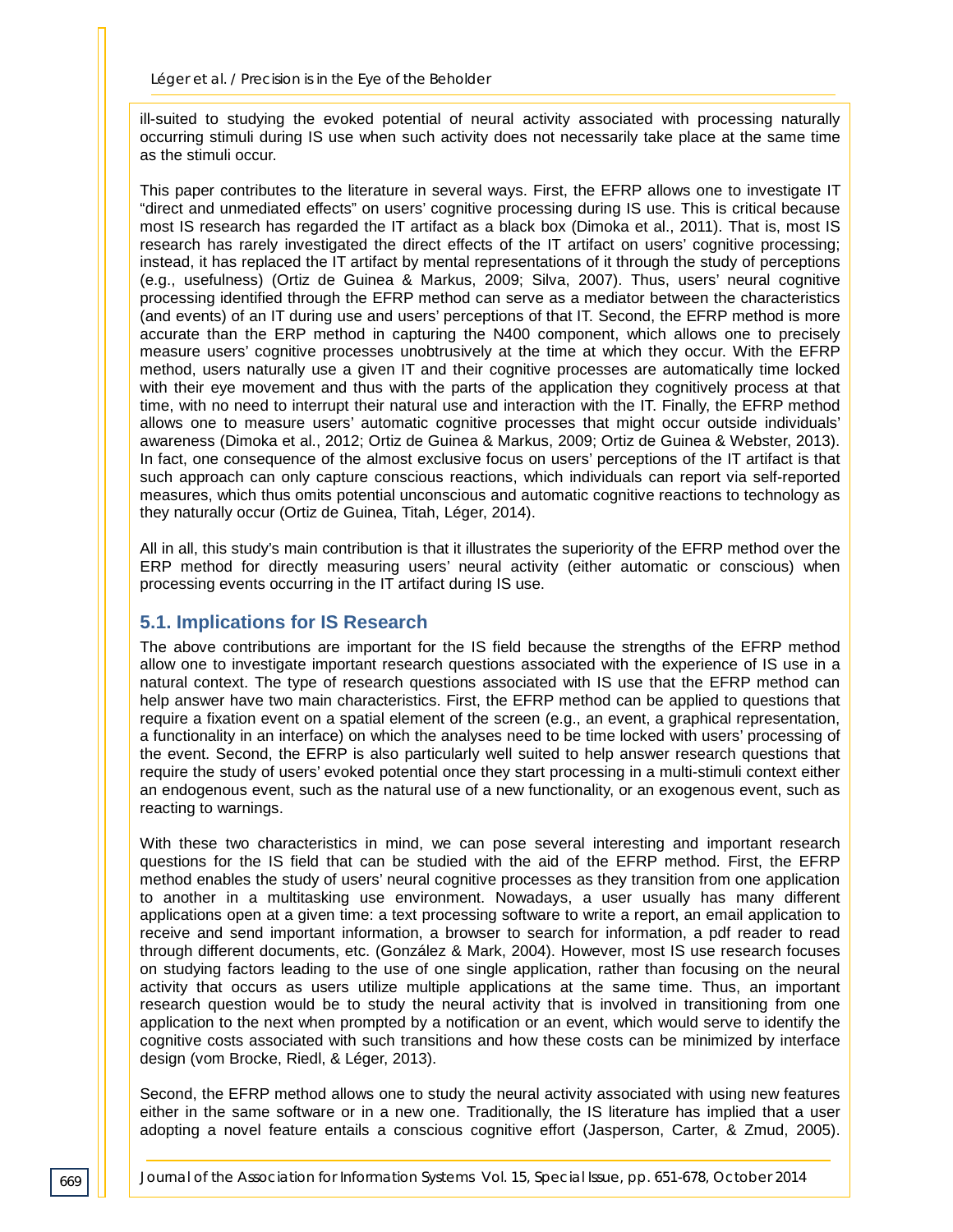However, some researchers have recently noted the capability for humans to unconsciously and automatically generalize from a behavior learned in one situation to a new one (Ortiz de Guinea & Markus, 2010). The idea is that automatic behaviors do not need to follow the same exact old patterns but that they can differ from previous learned action sequences (Bargh & Ferguson, 2000; Wood, Quinn, & Kashy, 2002). Thus, for example, studies could focus on using the EFRP method to time lock the neural activity involved in inputting, deleting, or saving in one application, and compare it with the same actions in a new application environment. Furthermore, the EFRP method could be used to time lock and compare the neural activity involved in the use of well-known features in an application with the use of other features that have never been used before (and thus are novel). As a result, the EFRP method can answer the important question of whether users can automatically and unconsciously generalize from one known application context to a relatively unknown one and whether the neural activities associated with using a known application are different from those associated with a new one.

Third, the EFRP method can be used to identify the neural activity associated with the experience of IT discrepant events (events that entail a difficulty with the IT being used) (Ortiz de Guinea & Webster, 2013). This is important because research has shown that discrepant IT events can break automatic use patterns by altering users' cognitive, emotional, and behavioral processes, which, in turn, influence performance in a given task (Ortiz de Guinea & Webster, 2013). Similarly, research has shown that person-technology misfits cause significant stress and strain, which is detrimental to individual well-being and performance (Ayyagari, Grover, & Purvis, 2011). In such contexts, EFRP would allow one to observe (i.e., time-locking) the specific episodes overwhelming or impeding individual behaviors, or a contrario the specific manifestations of individual adaptation or coping strategies (Beaudry & Pinsonneault, 2005) during such episodes.

Finally, the EFRP method could benefit e-commerce research because it would allow one to precisely unravel and observe the instantaneous and direct effect of several IT manifestations on individuals' decisions or actions such as display advertising (Lee & Ahn, 2012) or interface characteristics (Djamasbi, Siegel, Skorinko, & Tullis, 2011; Hassanein & Head, 2005). It could also help explain the specific triggers (i.e., at the time they are processed) of individual emotional experience and their consequences during, for example, the interactions with interfaces, avatars, or recommendation agents (e.g., Benbasat, Dimoka, Pavlou, & Qiu, 2010; Benlian, Titah, & Hess, 2012; Qiu & Benbasat, 2009; Senecal & Nantel, 2004), the interaction while learning a software application (Léger, Davis, Cronan, & Perret, 2014a), or during text and video interactions with other human counterparts such as in virtual team (Martins, Gilson, & Maynard, 2004) and business process collaboration settings (Léger, Riedl, & vom Brocke, 2014b)<sup>3</sup>.

While the above discussion presents several advantages of the EFRP method, we also need to acknowledge the method's limits. Most importantly, EFRP's principal limitation is related to the difficulty of obtaining a good signal-to-noise ratio. While this limitation could be reduced by having multiple repetition of an event (as it is the case in traditional ERP experiments), obtaining a same repetitive event in natural IT use contexts remains a challenging task. Additionally, while this study demonstrates the use of EFRP in the context of a stimulus fostering a bottom-up attentional process, future research is needed to test this method in contexts investigating the distinction between language processing and top-down executive attentional processes and with other IS related stimuli such as shape and color (i.e., icons in an interface or online advertisement).

Another potential limitation of this study is that it did not assess the comparative advantage of the EFRP method in a nomological network (i.e., the advantage of precisely capturing the individual attentional, cognitive processing, and decisional episodes during IS use). While our study was mainly methodological, we believe that future research may usefully integrate performance measures to further demonstrate how a better understanding of individual behavior and performance requires the capture of the distinct and unmediated moments at which an individual reacts to an IT event, processes it, and returns to its main task.

-

<sup>&</sup>lt;sup>3</sup> We would like to thank an anonymous reviewer for this insight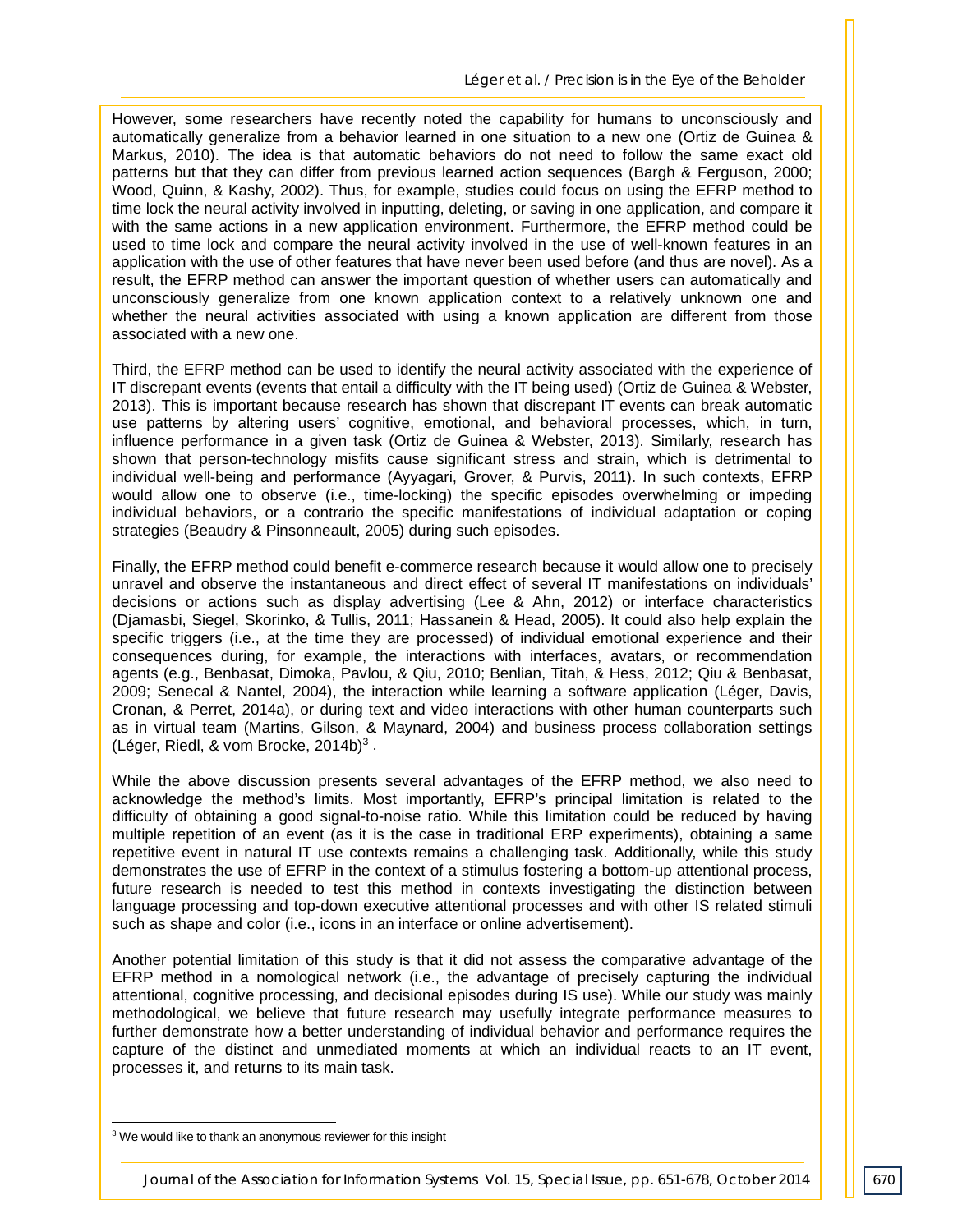## **6. Guidelines for Conducting an EFRP Study**

EFRP opens the door for several new and potentially original research avenues. As it is the case with all research methods, and particularly with neuroscience methods, several important technical elements need to be taken into account in order to ensure a valid execution of the method.

As Table 4 summarizes, the "first step" in EFRP recording consists, prior to the experiment, to ensure that the experimental setup does not introduce electrical noise in the EEG data. Because eye trackers are high energy consumers, particular precautions need to be taken in order to avoid direct or indirect (e.g., via a conductive material) contact with the participant. Specifically, the eye tracker needs to be placed on a nonconductive desk and at a minimum distance of approximately 30 cm from the mouse and keyboard wires that the subjects will be using.

| Table 4. Principal Guidelines for EFRP recordings |     |                                           |                                                                                                                                    |  |  |
|---------------------------------------------------|-----|-------------------------------------------|------------------------------------------------------------------------------------------------------------------------------------|--|--|
|                                                   |     | <b>Steps</b>                              | <b>Guidelines</b>                                                                                                                  |  |  |
|                                                   | 1.  | Eye tracker isolation                     | Ensure that the eye tracker does not introduce 50Hz or 60Hz<br>electrical noise in the EEG recording.                              |  |  |
|                                                   | 2.  | Eye tracker calibration                   | Fix a minimum calibration precision threshold and recalibrate<br>all participants until the required threshold is obtained.        |  |  |
|                                                   | 3.  | Area of interest (AOI)<br>definition      | Create the area of interest (AOI) and allow larger AOIs<br>according to the calibration precision threshold.                       |  |  |
|                                                   | 4.  | "Visit" threshold definition              | Set the "visit" threshold, i.e., the minimum time spent on an<br>AOI that could be accounted for as a valid EFRP.                  |  |  |
|                                                   | 5.  | Fixation overlaps rejection               | Reject fixations occurring within stimulus onset P300 window<br>and those significantly overlapping the preceding ERP<br>window.   |  |  |
|                                                   | 6A. | Direct synchronization of<br>recordings   | Set the eye tracker to send live markers to the EEG system.                                                                        |  |  |
|                                                   |     | Indirect synchronization of<br>recordings | Set the eye tracker and EEG systems to start asynchronously.                                                                       |  |  |
|                                                   | 6B. |                                           | Set a synch device to send synchronous signals to the eye-<br>tracker and EEG systems.                                             |  |  |
|                                                   |     |                                           | Parse the eye-tracker export file to extract fixation<br>information.                                                              |  |  |
|                                                   |     |                                           | Import parsed files in the EEG system after timestamp<br>correction.                                                               |  |  |
|                                                   | 7.  | Removal of ocular artifacts               | Use a method that is not too restrictive and that will not affect<br>the quality of the signal during the time window of interest. |  |  |

The "second step" consists in achieving proper eye-tracking calibration according to the stimulus size and experiment objectives. As Dimigen et al. (2011) indicate, current video-based eye trackers have a spatial resolution of up to 0.01o/ 2 kHz. While such a high resolution level will not be necessary in most IS research contexts, an accuracy level of ~1 cm around the calibration points can be achieved with adequate calibration. Participants who are unable to achieve the defined calibration level need to be excluded from analysis. The "third step" consists in defining, in the eye tracker software, the area of interest (AOI), which represents the region of the screen that is relevant/adequate to the study (in this paper, the AOI consisted in finding the location of the email pop-up notification). While it is recommended that AOIs be set larger than the actual stimulus corresponding to the selected accuracy level (see step 2), note that, in proportion to the size difference between the AOI and the actual stimulus, a large calibration threshold may affect the EFRP results. This is due to the fact that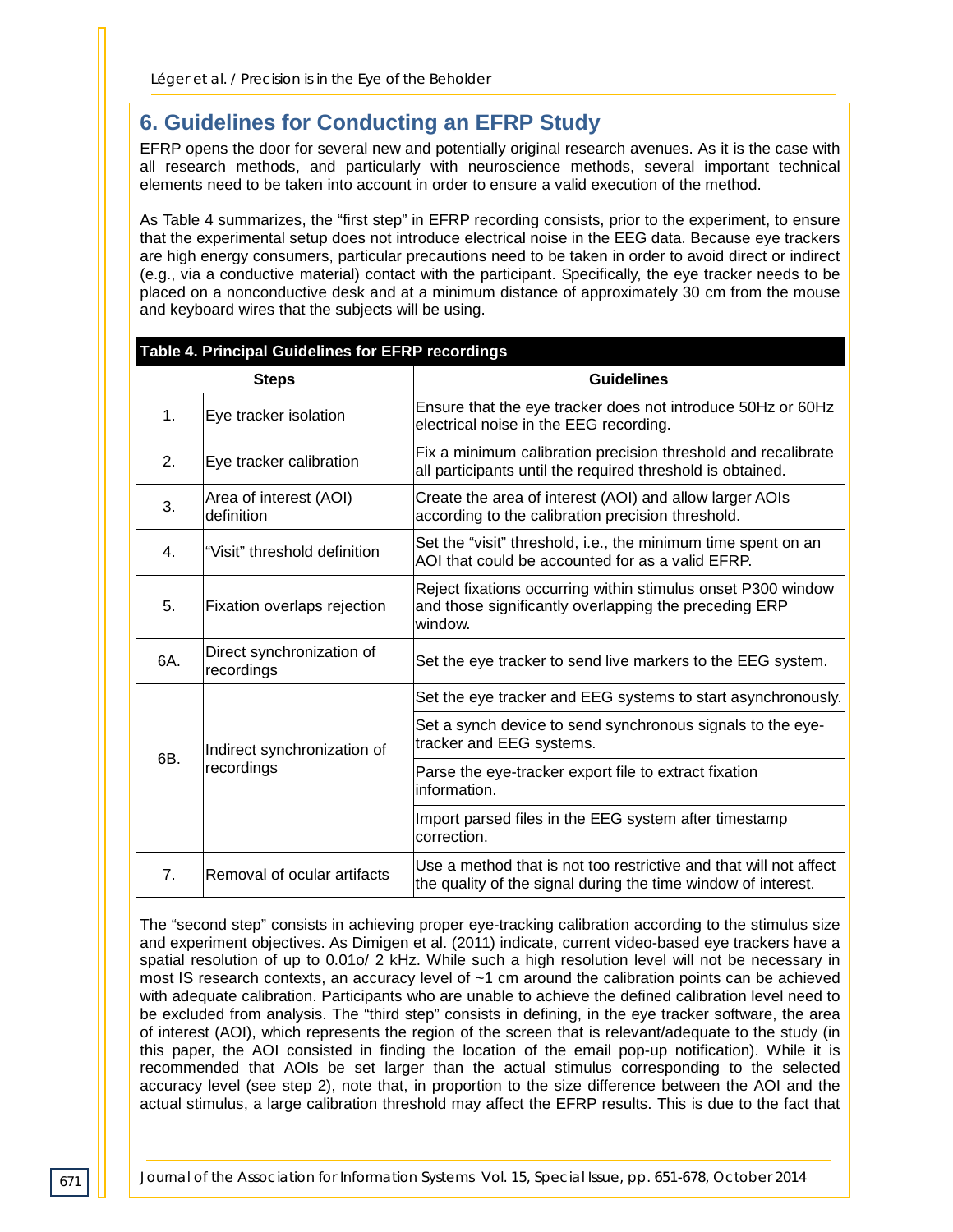the fixations on the stimulus are recorded sooner than desired. As such, a trade-off between participant rejection rate (small calibration threshold) and EFRP quality needs to be set.

Furthermore, because eye movements can be unintentional (Graf & Krueger, 1989) or partly controlled for by oculomotor automated routines (Engbert, Longtin, & Kliegl, 2002), they may trigger unintended AOI fixations. This phenomenon is known as the Midas Touch (Jacob & Karn, 2003), and needs to be controlled for at "step four" by defining the minimum summation of fixation durations on the AOI stimulus, also called visits, that are required to consider a relevant EFRP. The first fixation of these visits is then used to compute the actual EFRP. For example, in our experiment, we only considered visits that had a minimum duration of 400ms as valid EFRP.

The "fifth step" consists in excluding trials for which the neuronal components overlap. Such overlaps can occur in two situations:

- 1) when the participant looks at the stimulus almost immediately after its onset, and
- 2) when the experimental design involves a stimuli presentation that is too fast.

In the first situation, the N400 component related to stimuli processing is distorted by the related preceding P300, which is related to the stimuli onset. In our experiment, this situation only occurred in 2.5 percent of the events, which we excluded from our analyses. In the second situation, a temporal overlap usually occurs between successive fixations due to rapid stimuli presentation. If the overlap is too significant, the fixations need to be discarded (Dimigen et al., 2011).

The "sixth step" concerns the synchronization of the multiple data sources. The challenge of synchronization arises from the opportunity to measure concurrently several modalities, such as eye tracking and EEG used in this research, and other measures available to NeuroIS researchers, such as physiological and behavioral measures (e.g., electrocardiographs and facial expressions). Equipment manufacturers strongly recommend using only one computer per measurement tool to guaranty their specified precision level. Therefore, when multiple computers are employed, synchronization between recording computers is a crucial and necessary step. This synchronization can either be done during the experiment (step 6A) or after its completion (step 6B). For researchers using step 6A, it implies that eye gaze markers are sent live to the EEG system. It also implies that complex pre-configuration of the eye tracker to process live the fixation data using the parameters related to this EFRP method. A more practical approach is to use indirect synchronization (step 6B), but further manipulation is required to ensure proper data consistency. Specifically, because both systems do not start at the exact same time. EEG and eve-tracking data files will have different relative start times. This delay needs to be accounted for and can be measured by using a third device that will send, during the recording, a synchronous signal to both systems. As we describe in Section 3, we used the Noldus Syncbox to send TTL signals to the EEG amplifier and the eve-tracker. These markers are then used to realign the signals and thus ensure proper synchronization after each recording. Then, the eye-tracking log files need to be parsed in order to apply a timestamp correction. This correction uses the delay measured at the previous step between both recording devices. In our experiment, we achieved this step by using an application we developed ourselves (Léger et al., 2013). This application also parsed the eye-tracking log file to only extract the relevant fixations (step four), which avoided importing unnecessary events in the EEG software.

Finally, because eye movements create ocular artefacts (blinks and lateral movements) that distort the EEG data, an artefact removal process needs to be performed prior to data analysis ("step seven"). The most widely used methods for ocular artefact removal are independent component analysis (ICA) (Vigário, 1997) and electrooculography (EOG) (Gratton. Coles, & Donchin,, 1983). ICA, which was used in this study (see the data processing section), consists of a computational separation of signal sources in order to manually remove eye movement artifact components before reconstructing the signal. ICA is done in combination with manual inspection. Manual inspection of the ICA needs to be done by an expert and has been shown to be a very effective method to preserve the integrity of the cognitive components (Mennes, Wouters, Vanrumste, Lagae, & Stiers, 2010). Note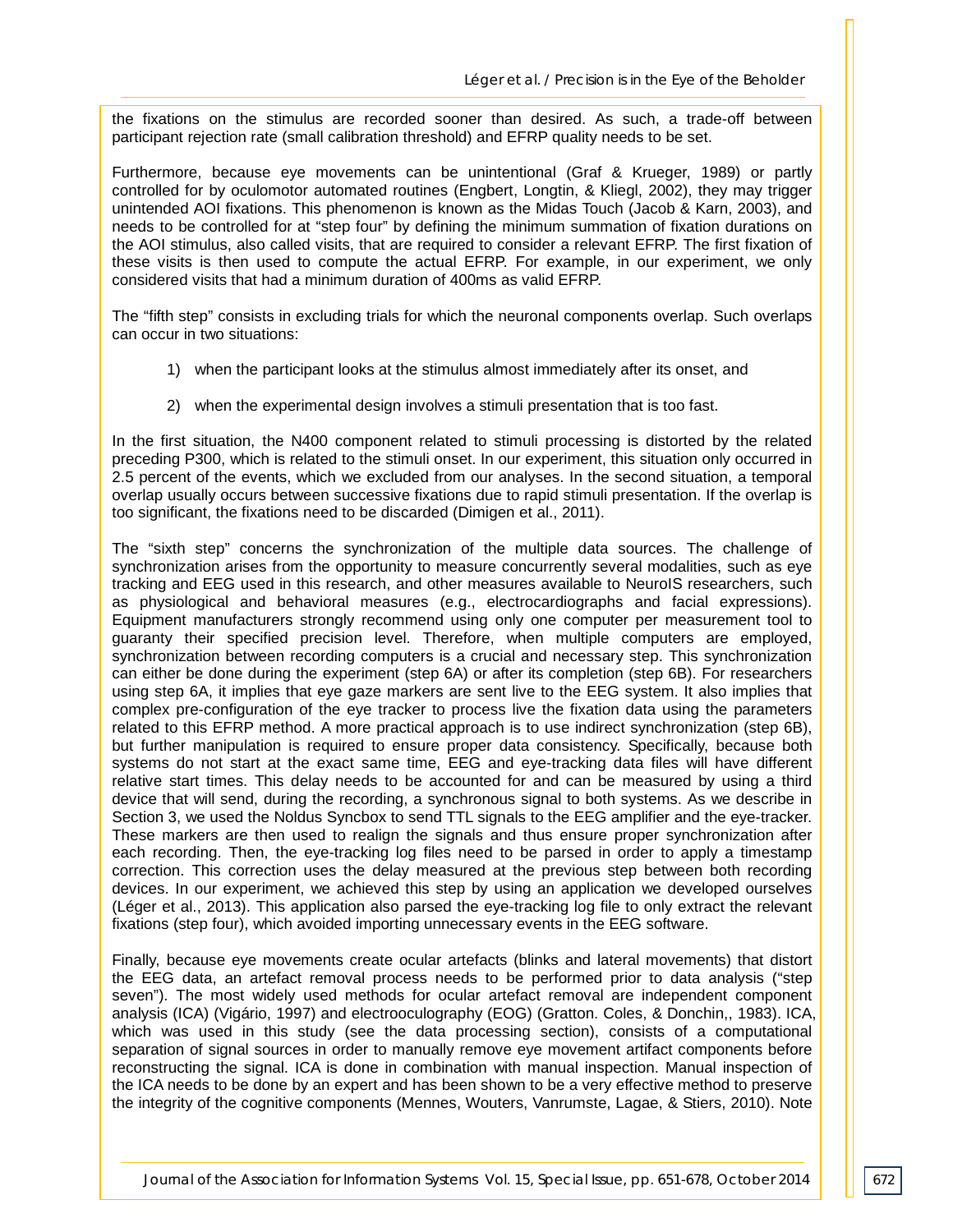that artefact removal has to be flexible enough to avoid discarding most or all EEG data during stimulus fixations as ocular artefacts are intrinsically inevitable in an EFRP experiment.

## **7. Conclusion**

In this paper, we present the EFRP method and illustrated its application in an IS use context and its superiority over the employment of ERP alone. The original and distinctive characteristic of this technique is that it allows, by using eye-tracking in conjunction with EEG, to stamp the exact time at which an individual processes a particular stimulus (stimulus processing), rather than the time at which the stimulus is presented to this individual (stimulus reaction). This methodological capability is significant because it allows one to capture the direct and unmediated effect of IT on three distinct neural activities: individual attention, processing, and action at the precise moment an IT-related event or manifestation occurs. The EFRP method is also important because it allows one to investigate the cognitive reactions of users in natural IS use contexts; that is, during actual IS use. Finally, this method also complements other traditional ones (i.e., self-reported) since it allows one to assess users' automatic and unconscious neural activity. As such, it provides a more complete understanding of users' cognitions at the time of IS use. We hope that our illustration of the EFRP method and the guidelines for using it will be useful to IS researchers willing to investigate relevant research questions with the aid of NeuroIS tools.

## **Acknowledgments**

We are indebted to the participants of the 2013 Gmundem Retreat on NeuroIS (Austria) for their insightful comments on previous versions of this manuscript. This research was partially funded by a grant from the Social Sciences and Humanities Research Council of Canada (SSHRC) to Sylvain Sénecal, Pierre-Majorique Léger, Ana Ortiz de Guinea, and Ryad Titah; by a grant from Natural Sciences and Engineering Research Council of Canada to Pierre-Majorique Léger; by a grant from the Fonds Québécois pour la Recherche sur la Société et la Culture (FQRSC) to Ana Ortiz de Guinea; and by a grant from the Fonds Québécois pour la Recherche sur la Société et la Culture (FQRSC) to Ryad Titah; by a grant from the Fonds de recherche Nature et Technologies (FQRNT) to François Courtemanche.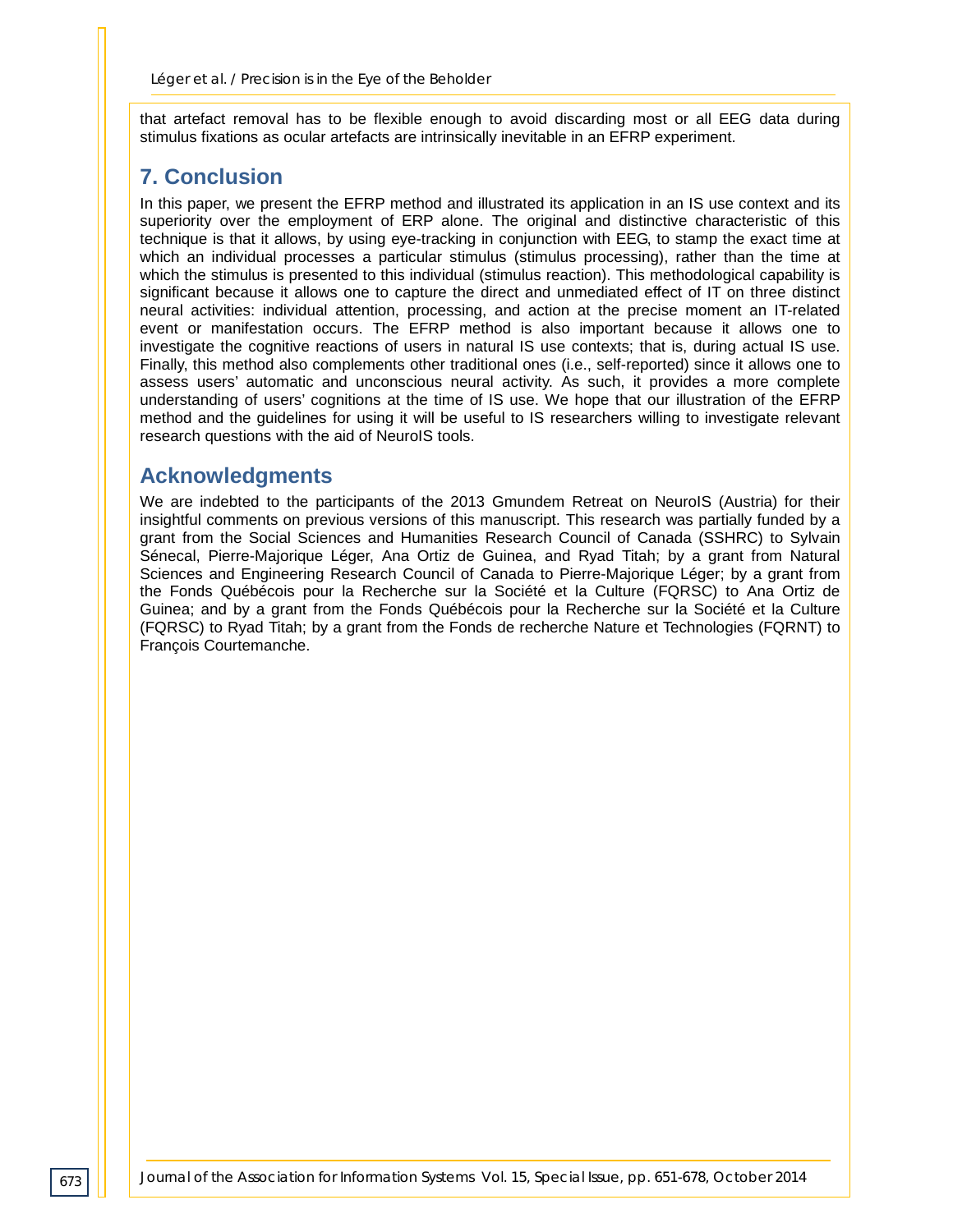#### **References**

- Ahlsén, E. (2006). *Introduction to neurolinguistics*. Amsterdam, The Netherlands: John Benjamins Publishing Company.
- Ayyagari, R., Grover, V., & Purvis, R. (2011). Technostress: Technological antecedents and implications. *MIS Quarterly, 35*(4), 831-858.
- Baccino, T. (2011). Eye movements and concurrent ERP's: EFRPs investigations in reading. In S. Liversedge, Ian D. Gilchrist, & S. Everling (Eds.), *Oxford handbook of eye movements* (pp. 857-870). Oxford: Oxford University Press.
- Bargh, J. A., and Ferguson, M. J. (2000). Beyond behaviorism: On the automaticity of higher mental processes. *Psychological bulletin, 126*(6), 925-945.
- Beaudry, A., & Pinsonneault, A. (2005). Understanding user responses to information technology: A coping model of user adaptation. *MIS Quarterly*, 29(3), 493-524.
- Benbasat, I., Dimoka, A., Pavlou, P. A, & Qiu, L. (2010). Incorporating social presence in the design of the anthropomorphic interface of recommendation agents: Insights from an fMRI study. *Proceedings of the 31st International Conference on Information Systems*, 1–22.
- Benlian, A., Titah, R., & Hess, T. (2012). Differential effects of provider and user recommendations in e-commerce transactions: An experimental study. *Journal of Management Information Systems, 29*(1), 237-272.
- Blankertz, B., Curio, G., & Muller, K.-R. (2002). Classifying single trial EEG: Towards brain computer interfacing. *Advances in Neural Information Processing Systems,* 157–164.
- Bledowski, C., Prvulovic, D., Hoechstetter, K., Scherg, M., Wibral, M., Goebel, R., & Linden, D. E. J. (2004). Localizing P300 generators in visual target and distractor processing: A combined event-related potential and functional magnetic resonance imaging study. *The Journal of Neuroscience, 24*(42), 9353-9360.
- Buschman, T. J., & Miller, E. K. (2007). Top-down versus bottom-up control of attention in the prefrontal and posterior parietal cortices. *Science, 315*(5820), 1860-1862.
- Corbetta, M., Kincade, J. M., Ollinger, J. M., McAvoy, M. P., & Shulman, G. L. (2000). Voluntary orienting is dissociated from target detection in human posterior parietal cortex. *Nature Neuroscience, 3*(3), 292-297.
- Deecke, L. (1990). Electrophysiological correlates of movement initiation. *Revue Neurologique, 146*(10), 612-619.
- Dimigen, O., Sommer, W., Hohlfeld, A., Jacobs, A. M., & Kliegl, R. (2011). Coregistration of eye movements and EEG in natural reading: Analyses and review. *Journal of Experimental Psychology: General, 140*(4), 552-572.
- Dimoka, A. (2012). How to conduct a functional magnetic resonance (FMRI) study in social science research. *MIS Quarterly, 36*(3), 811-840.
- Dimoka, A., Pavlou, P. A., & Davis, F. D. (2011). Research commentary—NeuroIS: The potential of cognitive neuroscience for information systems research. *Information Systems Research, 22*(4), 687-702.
- Djamasbi, S., Siegel, M., Skorinko, J., & Tullis, T. (2011). Online viewing and aesthetic preferences of generation Y and baby boomers: Testing user website experience through eye tracking. *International Journal of Electronic Commerce, 15*(4), 121-157.
- Duncan, C. C., Barry, R. J., Connolly, J. F., Fischer, C., Michie, P. T., Näätänen, R., & Van Petten, C. (2009). Event-related potentials in clinical research: Guidelines for eliciting, recording, and quantifying mismatch negativity, P300, and N400. *Clinical Neurophysiology, 120*(11), 1883-1908.
- Engbert, R., Longtin, A., & Kliegl, R. (2002). A dynamical model of saccade generation in reading based on spatially distributed lexical processing. *Vision Research, 42*(5), 621-636.
- Gazzaniga, M. S. (2004). *The cognitive neurosciences*. Cambridge, MA : MIT Press.
- González, V. M., & Mark, G. (2004). Constant, constant, multi-tasking craziness: Managing multiple working spheres. *Proceedings of the SIGCHI conference on Human factors in computing systems,* 113-120.
- Graf, W., & Krueger, H. (1989). Ergonomic evaluation of user-interfaces by means of eye-movement data*. Proceedings of the third international conference on human-computer interaction*, 659-665.
- Gratton, G., Coles, M. G. H., & Donchin, E. (1983). A new method for off-line removal of ocular artifact. *Electroencephalography and Clinical Neurophysiology, 55*(4), 468-484.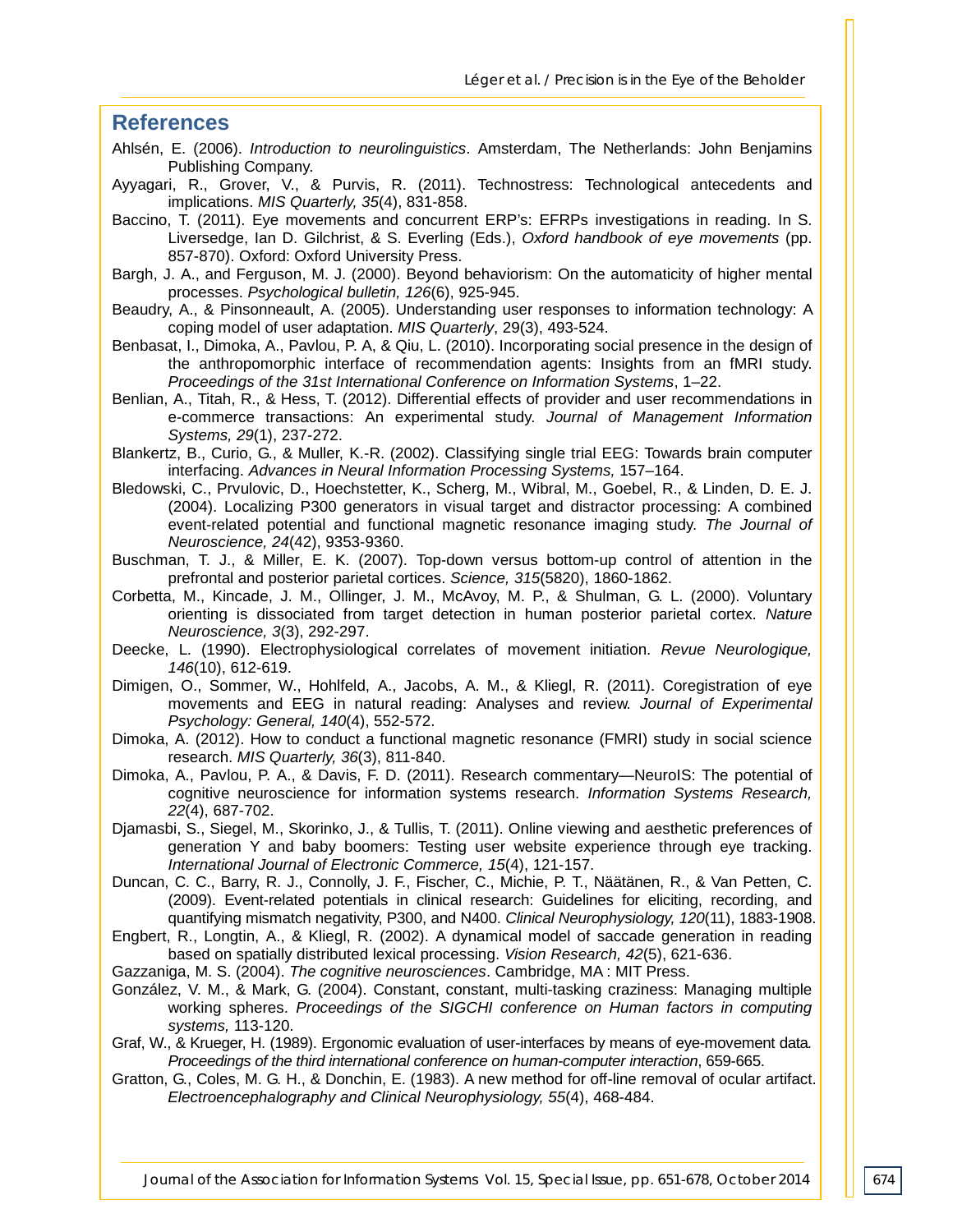- Grewe, T., Bornkessel, I., Zysset, S., Wiese, R., von Cramon, D. Y., & Schlesewsky, M. (2005). The emergence of the unmarked: A new perspective on the languag-specific function of Broca's area. *Human Brain Mapping, 26*(3), 178-190.
- Hallett, M. (1994). Movement-related cortical potentials. *Electromyography and Clinical Neurophysiology, 34*(1), 5.
- Hassanein, K., & Head, M. (2005). The impact of infusing social presence in the web interface: An investigation across different products. *International Journal of Electronic Commerce, 10*(2), 31-55.
- Holcomb, P. J., & Neville, H. J. (1991). Natural speech processing: An analysis using event-related brain potentials. *Psychobiology, 19*(4), 286-300.
- Holm, S. (1979). A simple sequentially rejective multiple test procedure. *Scandinavian Journal of Statistics, 6*(2), 65–70.
- Hopfinger, J. B., & Park, E. L. (2012). Involuntary attention. In G. R. Mangun (Ed.), *The neuroscience of attention* (pp. 30-35). New York, NY: Oxford University Press.
- Hutzler, F., Braun, M., Võ, M. L. H., Engl, V., Hofmann, M., Dambacher, M., & Jacobs, A. M. (2007). Welcome to the real world: Validating fixation-related brain potentials for ecologically valid settings. *Brain Research, 1172*(0), 124-129.
- Isokoski, P. (2000). *Text input methods for eye trackers using off-screen targets.* Paper presented at the Proceedings of the 2000 Symposium on Eye Tracking Research & Applications, Palm Beach Gardens, Florida, USA.
- Jacob, R. J. K. (1991). The use of eye movements in human-computer interaction techniques: What you look at is what you get. *ACM Transactions on Information Systems*, *9*(2), 152-169.
- Jacob, R. J. K., & Karn, K. S. (2003). Eye tracking in human-computer interaction and usability research: Ready to deliver the promises. *Mind, 2*(3), 573-605.
- Jasperson, J. S., Carter, P. E., & Zmud, R.W. (2005). A comprehensive conceptualization of postadoptive behaviors associated with information technology enabled work systems. *MIS Quarterly, 29*(3), 525-557.
- Jung, T. P., Makeig, S., Westerfield, M., Townsend, J., Courchesne, E., & Sejnowski, T. J. (2000). Removal of eye activity artifacts from visual event-related potentials in normal and clinical subjects. *Clinical Neurophysiology, 111*(10), 1745-1758.
- Kamienkowski, J. E., Ison, M.J., Quiroga, R. Q., & Sigman, M. (2012). Fixation-related potentials in visual search: A combined EEG and eye tracking study. *Journal of Vision, 12*(7), 1-20.
- Kolev, V., & Yordanova, J. (1997). Analysis of phase-locking is informative for studying event-related EEG activity. *Biological Cybernetics, 76*(3), 229-235.
- Kutas, M., & Federmeier, K. D. (2011). Thirty years and counting: Finding meaning in the N400 component of the event-related brain potential (ERP). *Annual Review of Psychology, 62*(1), 621-647.
- Lee, J. W., & Ahn, J. H. (2012). Attention to banner ads and their effectiveness: An eye-tracking approach. *International Journal of Electronic Commerce, 17*(1), 119-138.
- Léger, P.-M., Sénécal, S., Courtemanche, F., Ortiz de Guinea, A., Titah, R., Fredette, M., & Labonte-Lemoyne, E. (2013). Eye fixation related potential method and system. Provisional patent application, US 61/903,000.
- Loos, P., Riedl, R., Müller-Putz, G., vom Brocke, J., Davis, F., Banker, R., & Léger, P.-M. (2010). NeuroIS: Neuroscientific approaches in the investigation and development of information systems. *Business & Information Systems Engineering, 2*(6), 395-401.
- Léger, P.-M., Davis, F., Cronan, P., & Perret, J. (2014a) Neurophysiological correlates of cognitive absorption in an enactive training context, computers in human behavior, *34*, 273-283.
- Léger, P.-M., Riedl, R., & vom Brocke, J. (2014b). Emotions and ERP information sourcing: The moderating role of expertise. *Industrial Management & Data System*, *114*(3), 456-471.
- Luck, S. (2005). *An introduction to the event-related potential technique*. Cambridge, MA: MIT Press.
- Martins, L. L., Gilson, L. L., & Maynard, M. T. (2004). Virtual teams: What do we know and where do we go from here? *Journal of Management*, 30(6), 805-835.
- Mennes, M., Wouters, H., Vanrumste, B., Lagae, L., & Stiers, P. (2010). Validation of ICA as a tool to remove eye movement artifacts from EEG/ERP. *Psychophysiology*, 47(6), 1142-1150.
- Miniotas, D. (2000). *Application of Fitts' law to eye gaze interaction*. Paper presented at the Proceedings of CHI 2000, The Hague, The Netherlands.
- Moore, T. (2006). The neurobiology of visual attention: Finding sources. *Current opinion in neurobiology, 16*(2), 159-165.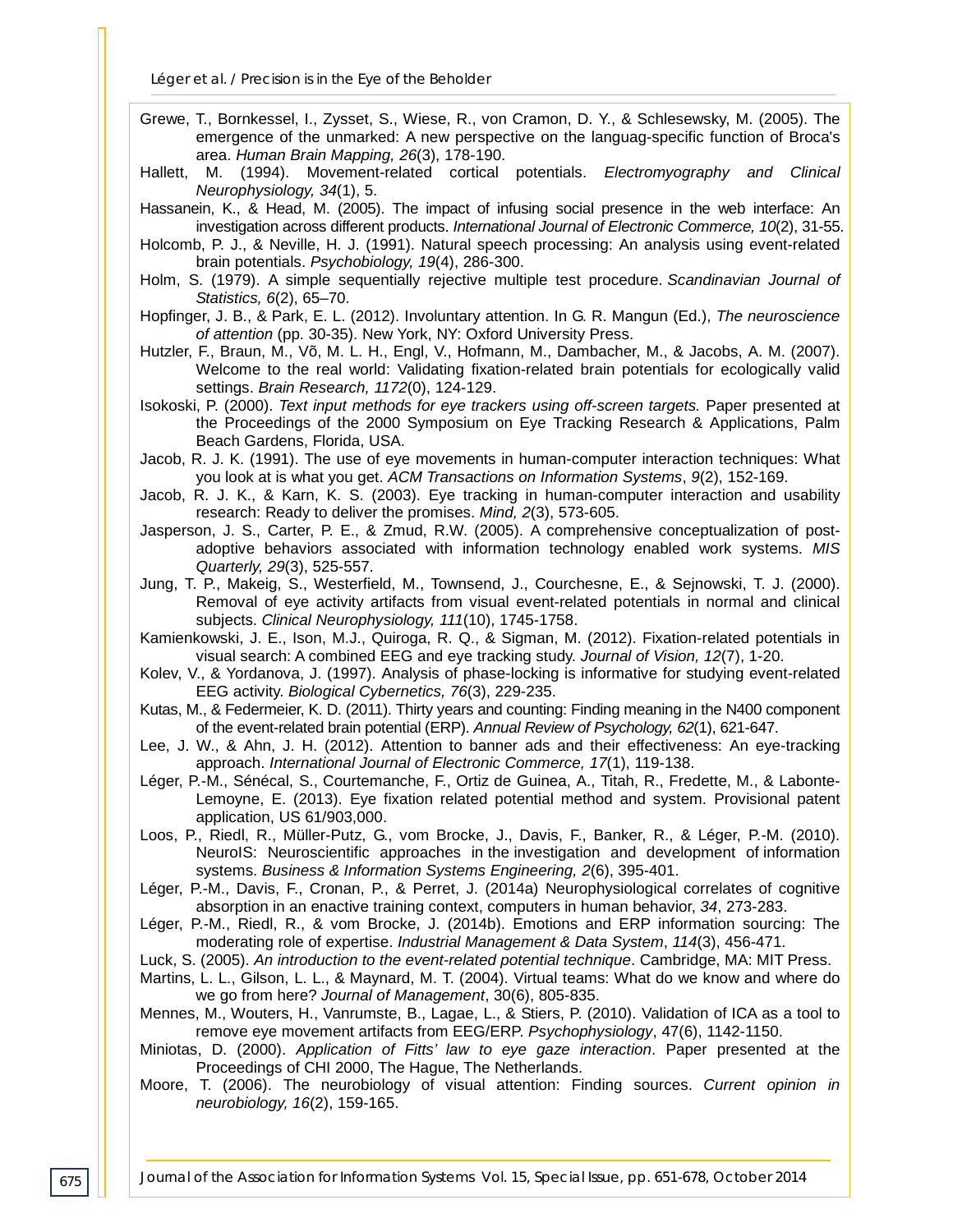- Nikolaev, A. R., Nakatani, C., Plomp, G., Jurica, P., & van Leeuwen, C. (2011). Eye fixation-related potentials in free viewing identify encoding failures in change detection. *NeuroImage, 56*(3), 1598-1607.
- Ortiz de Guinea, A., & Markus, M L. (2009). Why break the habit of a lifetime? Rethinking the roles of intention, habit, and emotion in continuing information technology use. *MIS Quarterly, 33*(3), 433-444.
- Ortiz de Guinea, A., & Markus, M. L. (2010). Applying evolutionary psychology to the study of postadoption information technolgoy use: Reinforcement, extension, or revolution? In N. Kock (Ed.), *Evolutionary psychology and information systems research: A new aprpoach to studying the effects of modern technologies on human behavior* (pp. 61-83). New York, NY: Springer.
- Ortiz de Guinea, A., Titah, R., & Léger, P.-M. (2014). Explicit and implicit antecedents of users' information systems behavioral beliefs: A neuropsychological investigation. *Journal of Management Information Systems, 30(4), 179-210.*
- Ortiz de Guinea, A., & Webster, J. (2013). An investigation of information systems use patterns: Technological events as triggers, the effects of time, and consequences for performance. *MIS Quarterly, 37*(4), 1165-1188.
- Parasuraman, R., & Rizzo, M. (2008). *Neuroergonomics: The brain at work*: New York, NY: Oxford University Press.
- Pizzagalli, D. A., Oakes, T. R., & Davidson, R. J. (2003). Coupling of theta activity and glucose metabolism in the human rostral anterior cingulate cortex: An EEG/PET study of normal and depressed subjects. *Psychophysiology, 40*(6), 939-949.
- Polich, J. (2007). Updating P300: An integrative theory of P3a and P3b. *Clinical neurophysiology: Official Journal of the International Federation of Clinical Neurophysiology, 118*(10), 1-41.
- Posner, M. I. (2012). *Attention in a social world*. New York, NY: Oxford University Press.
- Posner, M. I., & Petersen, S.E. (1990). The attention system of the human brain. *Annual Reviews in Neuroscience, 13*(1), 25-42.
- Qiu, L., & Benbasat, I. (2009). Evaluating anthropomorphic product recommendation agents: A social relationship perspective to designing information systems. *Journal of Management Information Systems, 25*(4), 145-182.
- Rämä, P. I. A., & Baccino, T. (2010). Eye fixation–related potentials (EFRPs) during object identification. *Visual Neuroscience, 27*(5-6), 187-192.
- Riedl, R., Banker, R. D., Benbasat, I., Davis, F. D., Dennis, A. R., Dimoka, A., Gefen, D., Gupta, A., Ischebeck, A., Kenning, P., Pavlou, P. A., Müller-Putz, G., Straub, D. W., vom Brocke, J., & Weber, B. (2010). On the foundations of NeuroIS: Reflections on the Gmunden Retreat 2009. *Communications of the Association for Information Systems, 27*(15).
- Salvucci, D. D., & Goldberg, J. H. (2000). Identifying fixations and saccades in eye-tracking protocols. *Proceedings of the 2000 Symposium on Eye tracking Research & Applications*, 71-68.
- Senecal, S., & Nantel, J. (2004). The influence of online product recommendations on consumers' online choices*. Journal of Retailing*, *80*(2), 159-169.
- Sereno, S. C., & Rayner, K. (2003). Measuring word recognition in reading: eye movements and event-related potentials. *Trends in cognitive sciences, 7*(11), 489-493.
- Silva, L. (2007). Post-positivist review of technology acceptance model. *Journal of the Association for Information Systems, 8*(4), 255-266.
- Skipper, J. L, Goldin-Meadow, S., Nusbaum, H. C., & Small, S. L. (2007). Speech-associated gestures, Broca's area, and the human mirror system. *Brain and language, 101*(3), 260-277.
- Stampe, D. M., & Reingold, E. M. (1995). Selection by looking: A novel computer interface and its application to psychological research. In J. M. Findlay, R. Walker, & R. W. Kentridge (Eds.), Eye movement research: Mechanisms, processes and applications (pp. 467-478). *Mechanisms, processes and applications* (pp. 467-478). Amsterdam: Elsevier Science Publishers.
- Surakka, V., Illi, M., & Isokoski, P. (2003). Voluntary eye movements in human–computer interaction. In J Hyona, R. Radach, & H. Deubel (Eds.), *The mind's eye: Cognitive and applied aspects of eye movement research* (pp. 73-491). Amsterdam: Elsevier Science.
- Takeda, Y., Yoshitsugu, N., Itoh, K., & Kanamori, N. (2012). Assessment of attentional workload while driving by eye-fixation-related potentials. *Kansei Engineering International Journal*, *11*, 121-126.
- Thornhill, D. E, & Van Petten, C. (2012). Lexical versus conceptual anticipation during sentence processing: Frontal positivity and N400 ERP components. *International Journal of Psychophysiology, 83*(3), 382-392.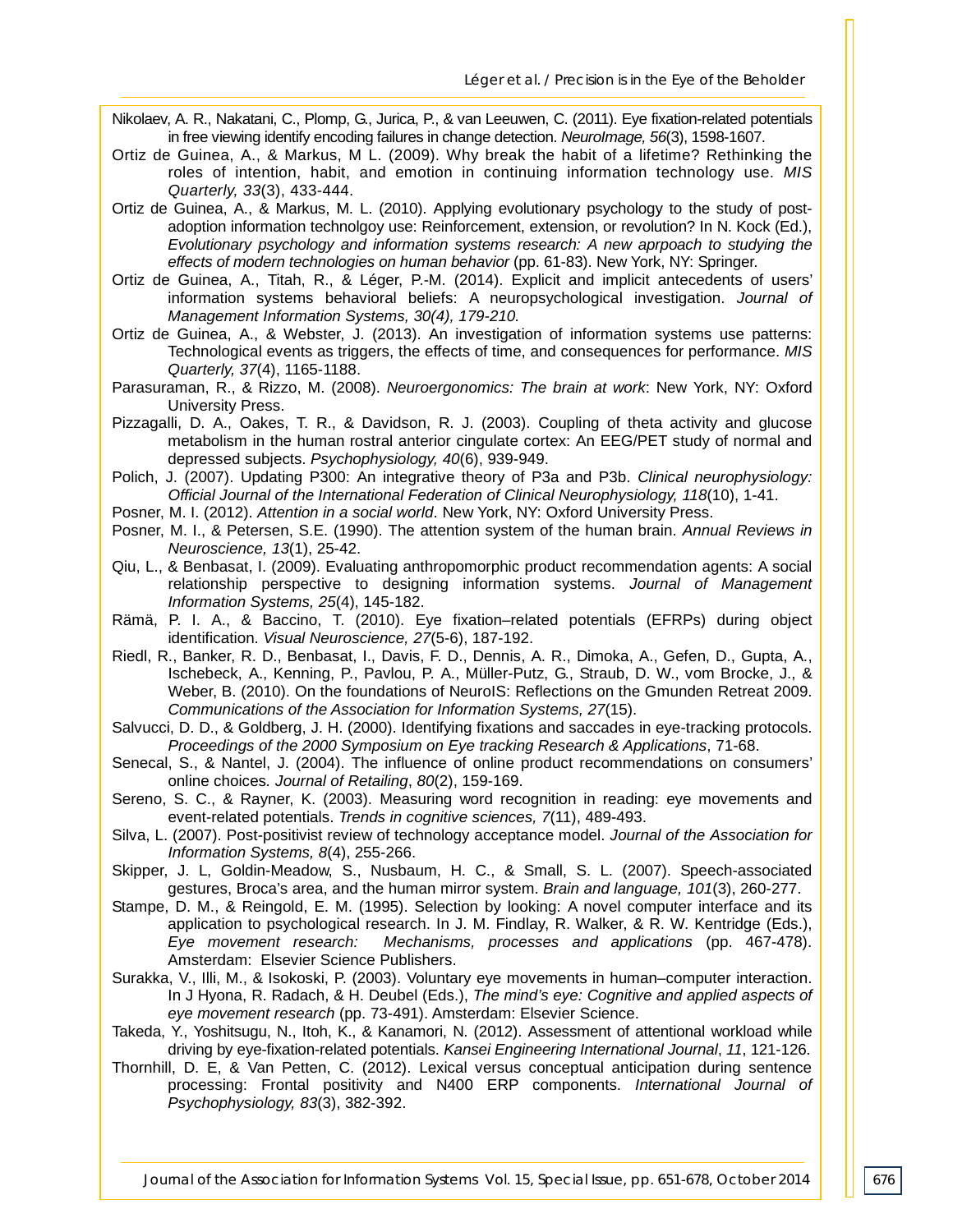Tobii Technology (2011). Accuracy and precision test method for remote eye trackers (Test Specification Version 2.1.1). Retrieved from http://www.tobii.com/Global/Analysis/Training/Metrics/ Tobii\_Test\_Specifications\_Accuracy\_and\_PrecisionTestMethod\_version%202\_1\_1\_.pdf

- Vigário, R.N. (1997). Extraction of ocular artefacts from EEG using independent component analysis. *Electroencephalography and clinical neurophysiology, 103*(3), 395-404.
- vom Brocke, J., Riedl, R., & Léger, P.-M. (2013). Application strategies for neuroscience in information systems design science research. *Journal of Computer Information Systems*, *53*(3), 1-13.
- Wood, W., Quinn, J. M., & Kashy, D. A. (2002). Habits in everyday life: Thought, emotion, and action. *Journal of personality and social psychology, 83*(6), 1281-1297.